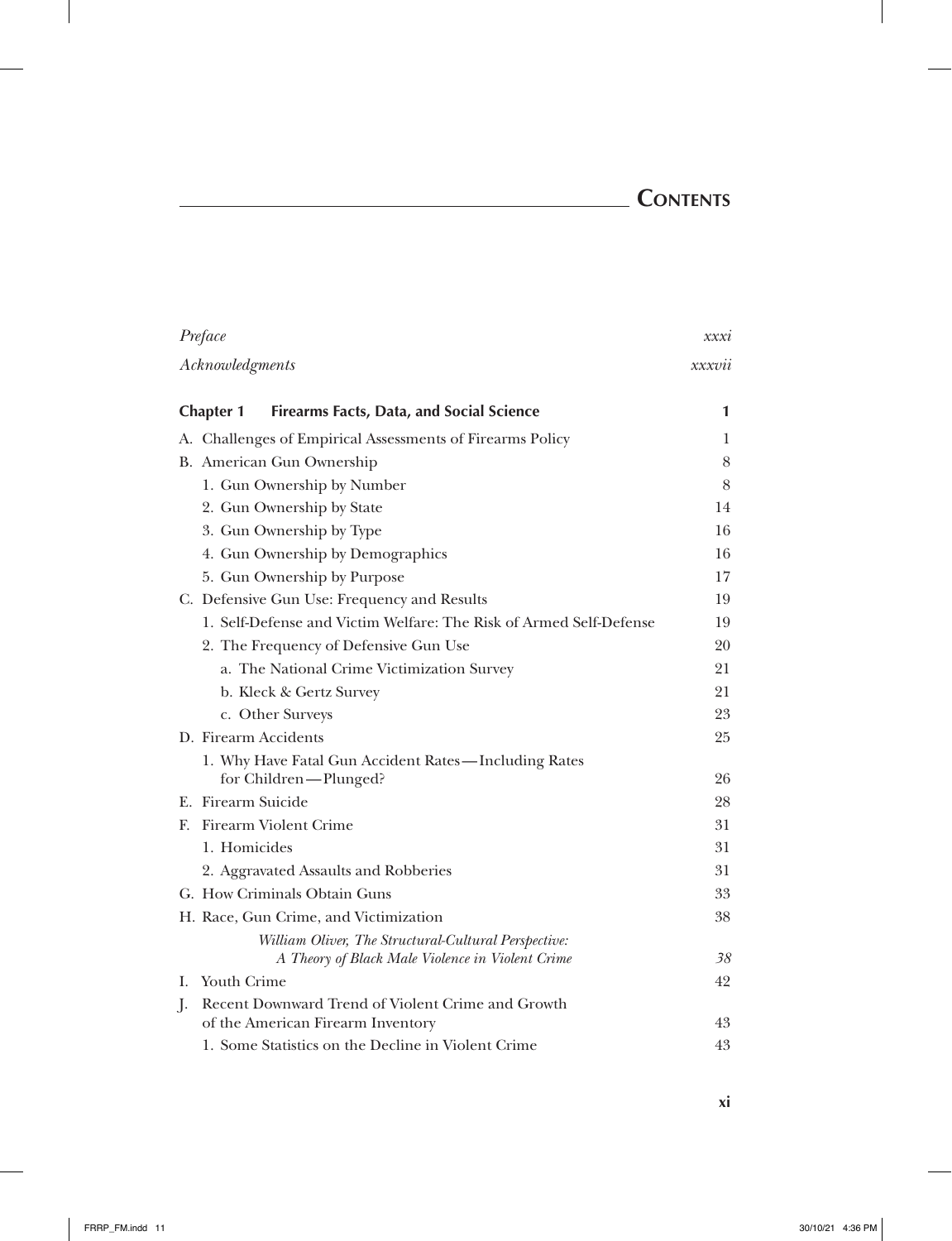### **xii Contents**

 $\overline{1}$ 

| 2. Some Theories About the Cause of the Decline in Violent Crime                                                                              | 44  |
|-----------------------------------------------------------------------------------------------------------------------------------------------|-----|
| K. Does Gun Ownership Reduce Crime?                                                                                                           | 47  |
| 1. Firearms Ownership as a Factor Reducing Home Invasion Burglary                                                                             | 47  |
| 2. Studies of Criminals and Deterrence                                                                                                        | 49  |
| 3. Real-World Experiments in Gun Possession as a Deterrent to Crime                                                                           | 50  |
| 4. Police Response as a Factor in the Decision to Own a Firearm                                                                               | 51  |
| 5. Lawful Defensive Carry of Firearms                                                                                                         | 52  |
| a. Crime Outside the Home                                                                                                                     | 52  |
| b. Do Concealed-Carry Laws Affect the Crime Rate?                                                                                             | 53  |
| L. Does Gun Control Reduce Crime?                                                                                                             | 56  |
| 1. Gun Control Laws and Violent Crime                                                                                                         | 57  |
| 2. Rand Corporation Metastudy on Gun Control                                                                                                  | 58  |
| Rand Corporation, The Science of Gun Policy: A Critical Synthesis of<br>Research Evidence on the Effects of Gun Policies in the United States | 59  |
| 3. The Argument for Disarming the Law-Abiding                                                                                                 | 66  |
| M. Mass Shootings                                                                                                                             | 69  |
| 1. Defining "Mass Shooting"                                                                                                                   | 69  |
| 2. Are Mass Shootings on the Rise?                                                                                                            | 71  |
| 3. Comparative Data on Mass Shootings                                                                                                         | 73  |
| 4. Mass Shootings and "Assault Weapons"                                                                                                       | 74  |
| 5. Mass Shootings and Large-Capacity Magazines                                                                                                | 77  |
| Exercise: Shotguns as "Assault Weapons"                                                                                                       | 82  |
| W. Hays Parks, Joint Service Combat Shotgun Program                                                                                           | 83  |
| <b>English Arms Rights, Duties, and Controls</b><br><b>Chapter 2</b>                                                                          | 87  |
| A. Anglo-Saxons, the Militia, and the Posse Comitatus                                                                                         | 89  |
| B. The Responsibility to Possess Arms                                                                                                         | 93  |
| Statute of Winchester                                                                                                                         |     |
| C. The Responsibility to Bear Arms: Hue and Cry, Watch and Ward,<br>and the Posse Comitatus                                                   | 94  |
| D. The Codified Right to Resist Tyranny: Magna Carta                                                                                          | 96  |
| Magna Carta                                                                                                                                   | 98  |
| E. Castle Doctrine: Semayne's Case                                                                                                            | 101 |
| Arms Carrying<br>F.                                                                                                                           | 105 |
| 1. The Statute of Northampton                                                                                                                 | 107 |
| Statute of Northampton                                                                                                                        | 107 |
| 2. Developments in Laws About Bearing Arms                                                                                                    | 109 |
| 3. Sir John Knight's Case                                                                                                                     | 112 |
| 4. The Right to Carry Arms After 1686                                                                                                         | 114 |

 $\perp$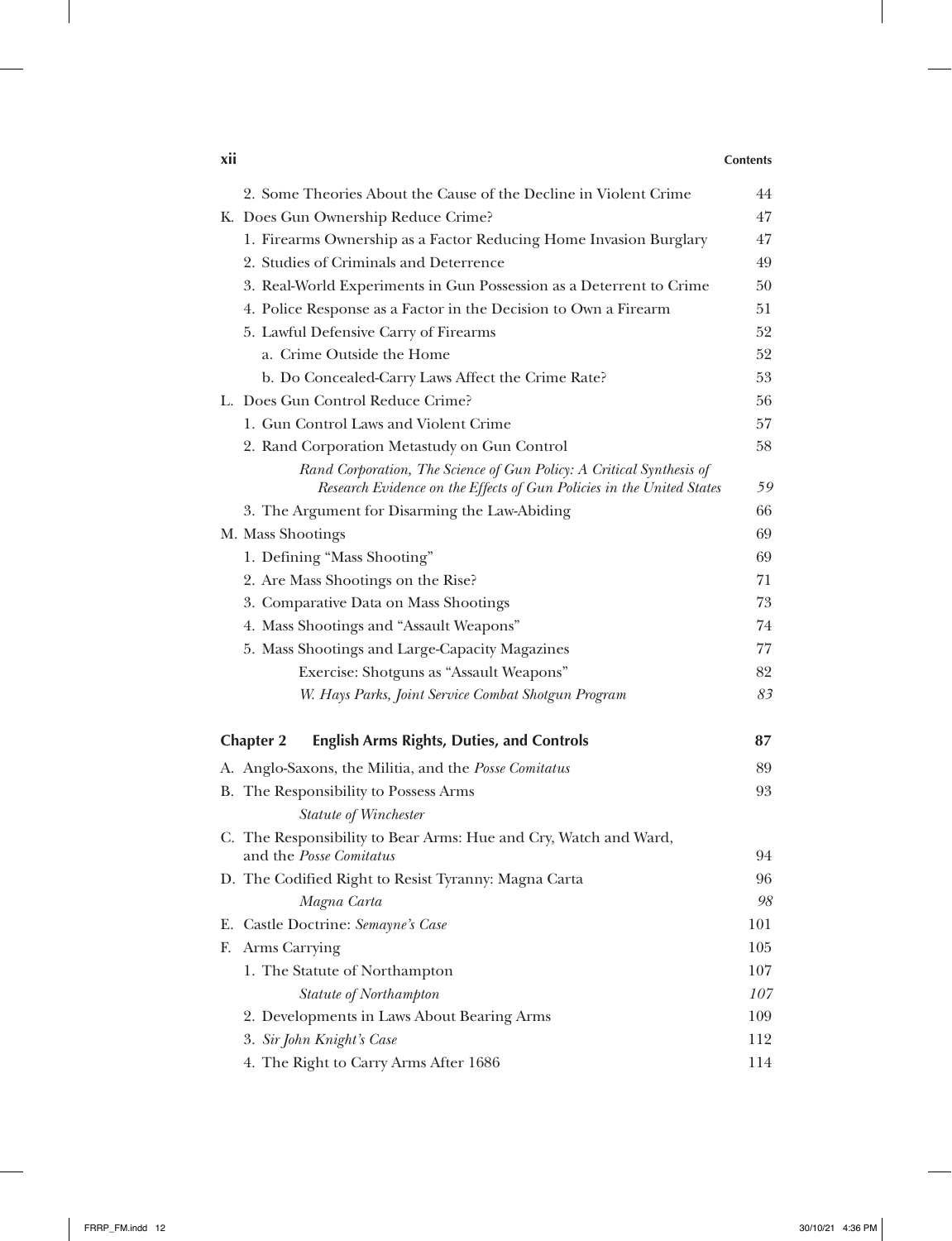|         | <b>Contents</b>                                                                     | xiii       |
|---------|-------------------------------------------------------------------------------------|------------|
|         | 5. American Application of English Law on Carrying                                  | 118        |
|         | 6. Laws Against Armed Public Assemblies                                             | 121        |
|         | G. Restrictive Licensing Attempted: The Tudors, Crossbows, and Handguns             | 121        |
|         | 1. Longbows and English Liberty                                                     | 122        |
|         | 2. Henry VII and Henry VIII                                                         | 122        |
|         | 3. Edward VI                                                                        | 124        |
|         | 4. Mary & Philip                                                                    | 124        |
|         | 5. Elizabeth I                                                                      | 124        |
|         | a. Handgun Control                                                                  | 124        |
|         | b. Elizabeth's Militia                                                              | 125        |
|         | c. Archery                                                                          | 126        |
|         | d. Elizabeth and Hunting                                                            | 126        |
|         | H. Disarmament Rejected: The Glorious Revolution and the Bill of Rights             | 126        |
|         | 1. James I and Charles I: The First Stuarts                                         | 127        |
|         | a. Hunting                                                                          | 127        |
|         | b. Arms Restrictions                                                                | 127        |
|         | c. Virginia and New England                                                         | 128        |
|         | d. Gunpowder Monopoly, Saltpeter, and Urine Control                                 | 128        |
|         | e. The Militia                                                                      | 129        |
|         | 2. The British Civil Wars and the Interregnum                                       | 130        |
|         | a. Arms and Ideology During the Civil Wars                                          | 131        |
|         | b. Arms and Arms Laws of the Interregnum                                            | 133        |
|         | 3. Charles II and James II: Arms Prohibition and the Glorious                       |            |
|         | Revolution                                                                          | 134        |
|         | a. The Game Act of 1671                                                             | 135        |
|         | b. The Glorious Revolution                                                          | 135        |
|         | 4. The Bill of Rights                                                               | 137        |
|         | 5. Legislation and Litigation After the Bill of Rights                              | 139        |
|         | 6. James Madison and Other Americans on the English Bill of Rights                  | 143        |
| Ι.      | Arms Technology and Ownership in the United Kingdom<br>1. Matchlocks and Wheellocks | 147        |
|         | 2. The Flintlock and the Brown Bess                                                 | 147        |
|         | 3. The Blunderbuss                                                                  | 148<br>149 |
|         |                                                                                     |            |
|         | 4. Breechloaders and Repeaters<br>5. Firearms Prevalence                            | 149        |
|         |                                                                                     | 151        |
| $\cdot$ | The Eighteenth Century and Beyond                                                   | 151        |
|         | 1. Scottish Highlanders<br>2. Ireland                                               | 152<br>154 |
|         | 3. The Gordon Riots                                                                 |            |
|         |                                                                                     | 155        |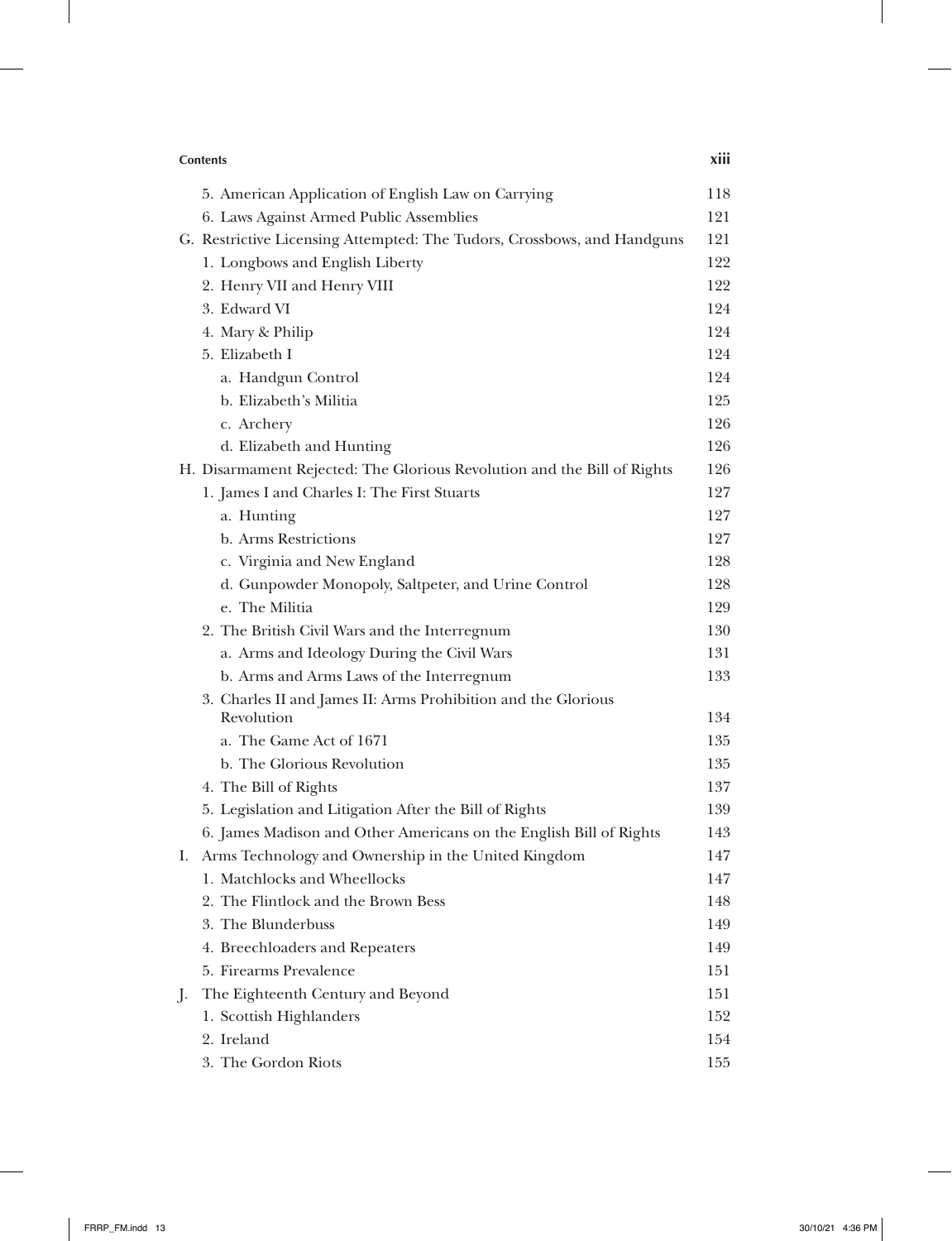| xiv |                                                         | <b>Contents</b> |
|-----|---------------------------------------------------------|-----------------|
|     | 4. The Nineteenth and Early Twentieth Centuries         | 157             |
|     | K. The Philosophy of Resistance                         | 159             |
|     | 1. Blackstone                                           | 159             |
|     | William Blackstone, Commentaries on the Laws of England | <i>160</i>      |
|     | 2. John Locke                                           | 161             |
|     | John Locke, Second Treatise of Government               | 162             |
|     | 3. Algernon Sidney                                      | 163             |
|     | 4. Novanglus                                            | 165             |
|     | John Adams, Novanglus                                   | 166             |
|     | <b>The Colonies</b><br><b>Chapter 3</b>                 | 173             |
|     | A. Arms Rights in Colonial Charters                     | 173             |
|     | B. Firearms Control in the Colonies                     | 177             |
|     | 1. Early Arms Mandates                                  | 177             |
|     | a. Colonial Statutes Mandating Arms Possession          | 177             |
|     | (i) Massachusetts Bay                                   | 177             |
|     | (ii) Plymouth                                           | 178             |
|     | (iii) Maryland                                          | 179             |
|     | (iv) Connecticut                                        | 180             |
|     | (v) New Hampshire                                       | 181             |
|     | (vi) Rhode Island                                       | 182             |
|     | (vii) New York                                          | 182             |
|     | (viii) New Jersey                                       | 183             |
|     | (ix) Virginia                                           | 183             |
|     | (x) North Carolina                                      | 184             |
|     | (xi) Delaware                                           | 185             |
|     | (xii) Pennsylvania                                      | 187             |
|     | (xiii) Overview                                         | 187             |
|     | b. Colonial Statutes Mandating Routine Arms-Carrying    | 189             |
|     | (i) Virginia                                            | 189             |
|     | (ii) Connecticut                                        | 190             |
|     | (iii) Massachusetts Bay                                 | 190             |
|     | (iv) Plymouth                                           | 190             |
|     | (v) Rhode Island                                        | 190             |
|     | (vi) Maryland                                           | 191             |
|     | (vii) South Carolina                                    | 191             |
|     | (viii) Georgia                                          | 191             |
|     | c. Freedom Dues for Indentured Servants                 | 191             |

 $\overline{\phantom{a}}$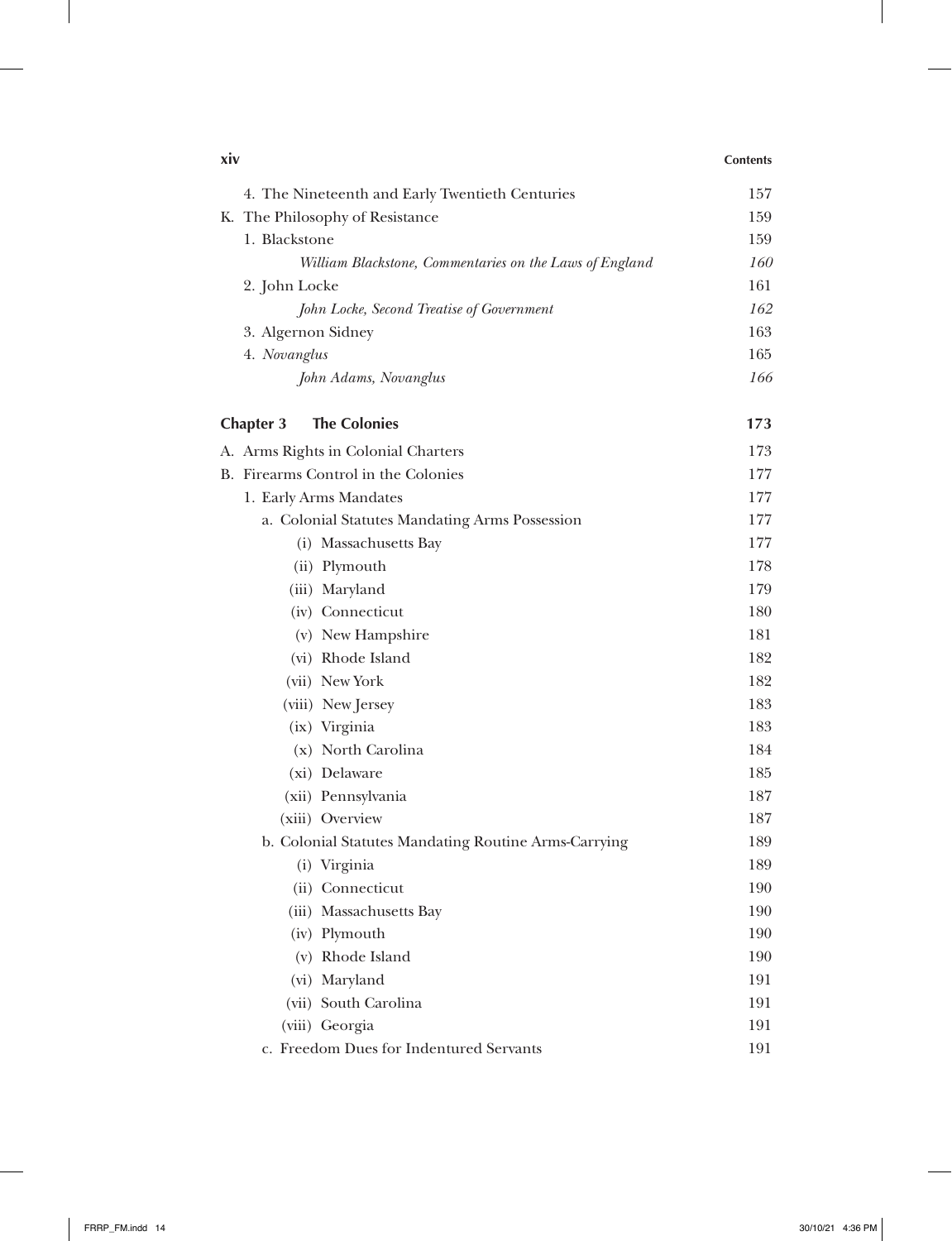| <b>Contents</b>                                                                                                                                                                                                   | XV         |
|-------------------------------------------------------------------------------------------------------------------------------------------------------------------------------------------------------------------|------------|
| 2. Early Firearms Regulation and Prohibition                                                                                                                                                                      | 193        |
| a. Safety Regulations                                                                                                                                                                                             | 193        |
| b. Gun Restrictions on Blacks                                                                                                                                                                                     | 194        |
| (i) Virginia                                                                                                                                                                                                      | 194        |
| (ii) Maryland                                                                                                                                                                                                     | 194        |
| (iii) Delaware                                                                                                                                                                                                    | 194        |
| (iv) Rhode Island                                                                                                                                                                                                 | 194        |
| (v) Georgia                                                                                                                                                                                                       | 195        |
| (vi) Slave Patrols                                                                                                                                                                                                | 195        |
| (vii) Changes during Wartime                                                                                                                                                                                      | 196        |
| c. Sporadic Disarmament of Dissidents                                                                                                                                                                             | 197        |
| C. Indians: Trade and Resistance                                                                                                                                                                                  | 199        |
| 1. European Relations with Indians                                                                                                                                                                                | 202        |
| a. New Spain: No Guns for You, Except Sometimes                                                                                                                                                                   | 202        |
| b. Russia: No Guns, Just Forced Labor                                                                                                                                                                             | 203        |
| c. New Sweden and the Delaware Indians: Progenitors<br>of the American Backwoods Frontiersmen                                                                                                                     | 203        |
| d. New Netherland: Reluctant Arsenal of the Northeast                                                                                                                                                             | 205        |
|                                                                                                                                                                                                                   |            |
| e. The United Kingdom and the Iroquois Confederation:<br>A Powerful Alliance                                                                                                                                      | 207        |
| f. The French and Their Many Friends                                                                                                                                                                              | 208        |
| 2. The American Colonies: Futile Gun Controls                                                                                                                                                                     | 210        |
| 3. The Wampanoag and King Philip's War                                                                                                                                                                            | 212        |
| 4. The Carolinas: The Disastrous Indian Slave Trade                                                                                                                                                               | 214        |
| D. Personal and Collective Defense Ideology in Pre-Revolutionary                                                                                                                                                  |            |
| America                                                                                                                                                                                                           | 217        |
| 1. The Boston Massacre Trial                                                                                                                                                                                      | 218        |
| 2. The Colonists' View of the English Right to Arms                                                                                                                                                               | 219        |
| Samuel Adams, E.A., Boston Gazette, Feb. 27, 1769                                                                                                                                                                 | <i>220</i> |
| 3. Religion, Arms, and Resistance                                                                                                                                                                                 | 221        |
| Jonathan Mayhew, A Discourse Concerning Unlimited Submission<br>and Non-Resistance to the Higher Powers: With Some Reflections<br>on the Resistance Made to King Charles I and on the Anniversary<br>of His Death | 224        |
| Simeon Howard, A Sermon Preached to the Ancient and<br>Honorable Artillery Company in Boston                                                                                                                      | 227        |
| E. Arms Technology, Tactics, and Culture in the Colonies                                                                                                                                                          | 237        |
| 1. How Common Were Firearms in America?                                                                                                                                                                           | 237        |
| 2. American Arms                                                                                                                                                                                                  | 238        |
| a. Flintlocks                                                                                                                                                                                                     | 238        |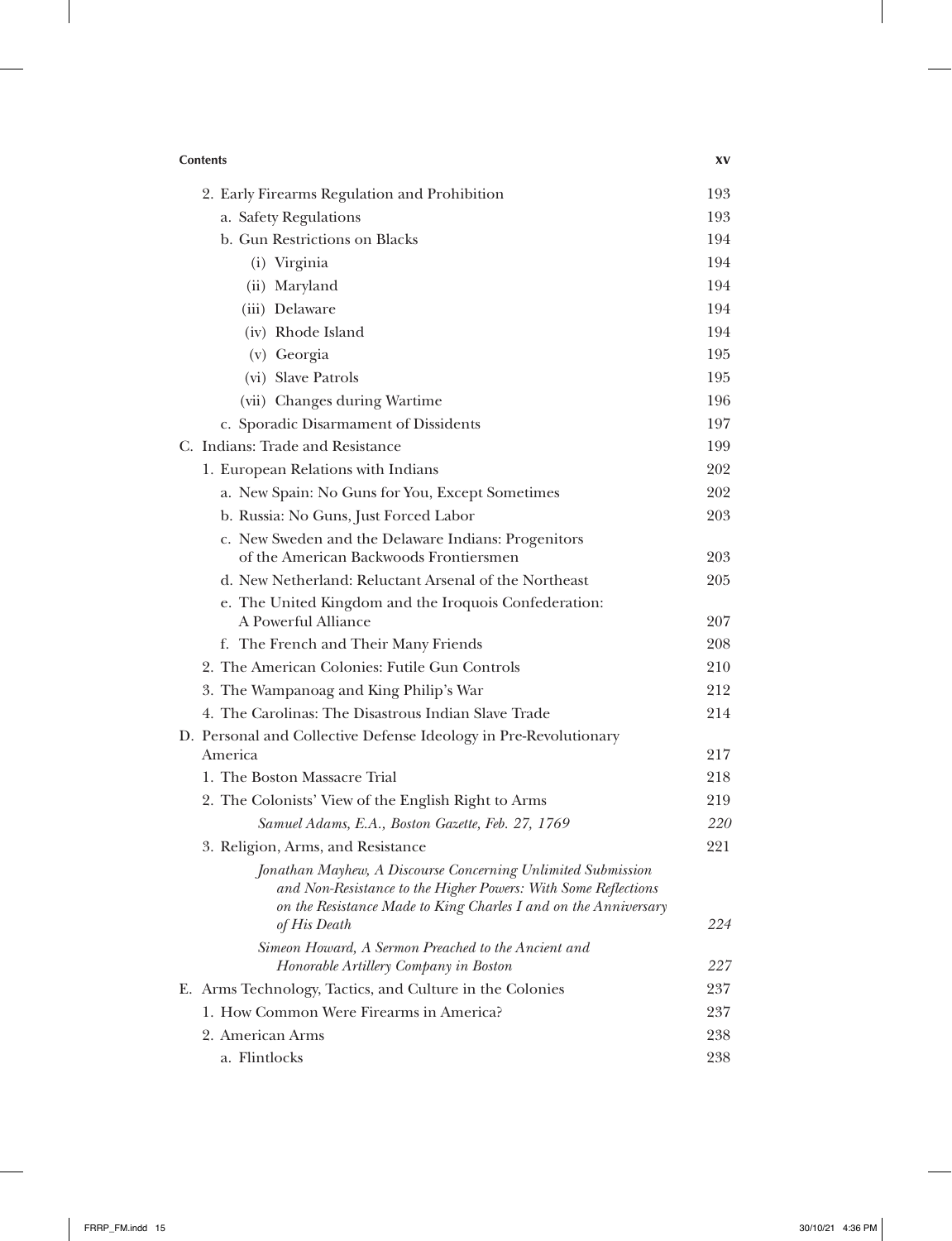| xvi                                                                                             | <b>Contents</b> |
|-------------------------------------------------------------------------------------------------|-----------------|
| b. The Pennsylvania-Kentucky Rifle                                                              | 238             |
| c. Breech Loaders and Repeaters                                                                 | 241             |
| d. Edged Weapons                                                                                | 241             |
| e. Armor                                                                                        | 241             |
| f. Production Issues                                                                            | 242             |
| 3. Colonial Militias and Temporary Armies                                                       | 242             |
| a. Massachusetts                                                                                | 242             |
| b. Connecticut                                                                                  | 245             |
| c. Plymouth                                                                                     | 246             |
| d. New Hampshire and Maine                                                                      | 247             |
| e. Rhode Island                                                                                 | 248             |
| f. Virginia                                                                                     | 248             |
| g. South Carolina                                                                               | 250             |
| 4. American versus English Militias                                                             | 252             |
| 5. Strengths and Weaknesses of the Colonial Militias                                            | 254             |
| a. Intercolony Cooperation                                                                      | 254             |
| b. Discipline                                                                                   | 255             |
| c. Officer Quality                                                                              | 255             |
| d. Training                                                                                     | 255             |
| e. Arms Possession and Proficiency                                                              | 256             |
| 6. A New Culture                                                                                | 257             |
| The American Revolution and Independence<br><b>Chapter 4</b>                                    | 261             |
| A. The British Crackdown                                                                        | 261             |
| 1. America's Glorious Revolution                                                                | 261             |
| 2. The Anglo-American Alliance Against France in the                                            |                 |
| Eighteenth Century                                                                              | 264             |
| 3. A Decade of Coercion, and then the Powder Alarm                                              | 267             |
| 4. Disarmament Orders from London                                                               | 274             |
| 5. The Import Ban                                                                               | 275             |
| 6. Calls for Defiance: Patrick Henry and the South                                              | 277             |
| Patrick Henry, The War Inevitable, Speech at the<br>Second Revolutionary Convention of Virginia | 278             |
| 7. Defiance in Practice and the Independent Militias                                            | 281             |
| B. Arms and the American Revolution                                                             | 283             |
| 1. Gun Confiscation at Lexington and Concord                                                    | 283             |
| 2. Gun Confiscation in Boston                                                                   | 285             |
| 3. Declaration of Causes and Necessity of Taking Up Arms                                        | 288             |
| The Declaration by the Representatives of the United Colonies of<br>North America, July 6, 1775 | 288             |

 $\perp$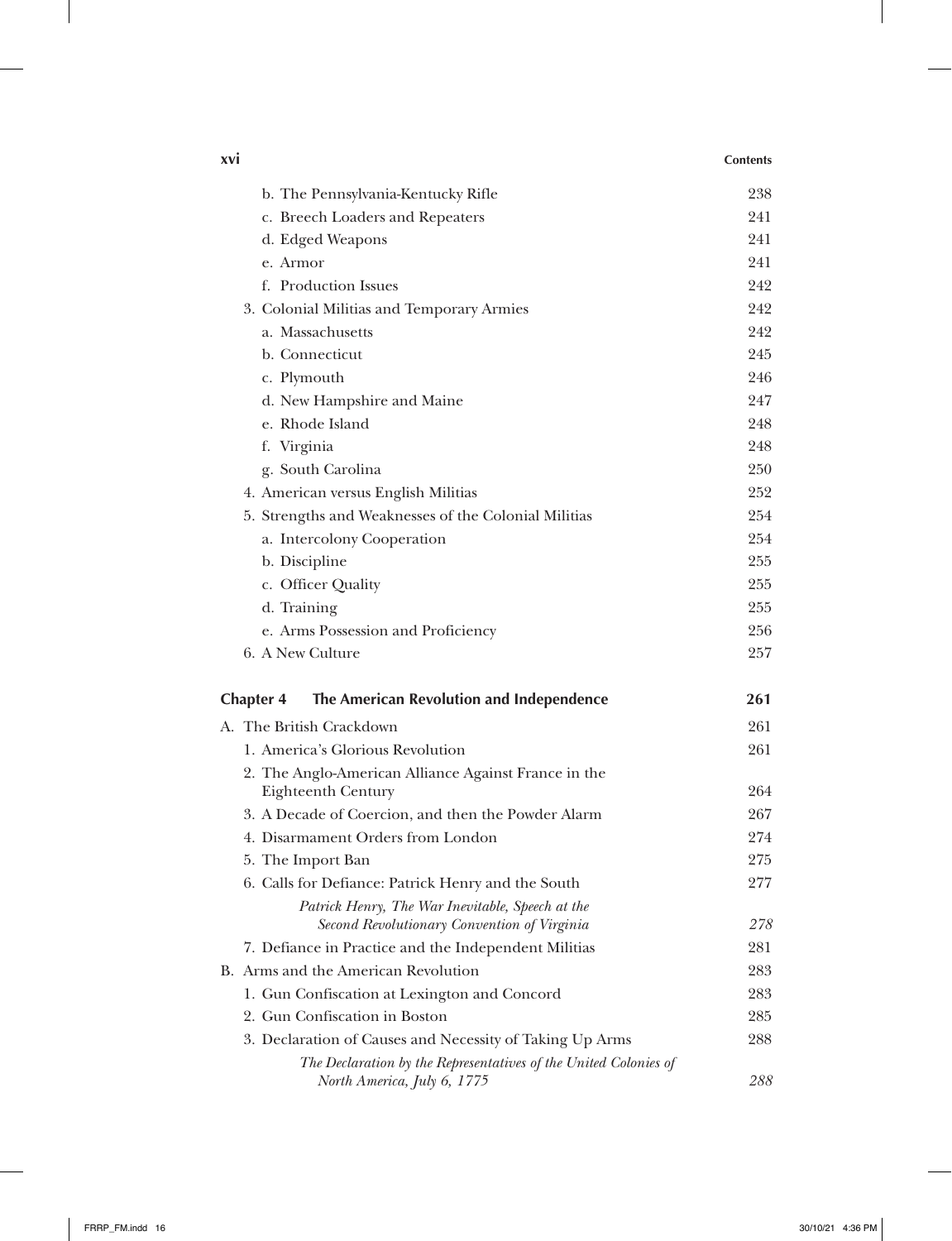| <b>Contents</b>                                                                                      | <b>XVII</b> |
|------------------------------------------------------------------------------------------------------|-------------|
| 4. Falmouth Destroyed                                                                                | 292         |
| 5. The Declaration of Independence                                                                   | 293         |
| The Declaration of Independence                                                                      | 293         |
| 6. Thomas Paine on Self-Defense, Resistance, and Militias                                            | 297         |
| 7. Acquiring Arms and Ammunition in Wartime                                                          | 299         |
| 8. Disarming the Enemy                                                                               | 300         |
| 9. The Militia, the Continental Army, and American Marksmanship                                      | 302         |
| C. The Articles of Confederation                                                                     | 307         |
| D. The Right to Arms, Standing Armies, and Militias in the<br>Early State Constitutions and Statutes | 308         |
| 1. South Carolina                                                                                    | 309         |
| 2. Virginia                                                                                          | 309         |
| 3. New Jersey                                                                                        | 310         |
| 4. Pennsylvania                                                                                      | 311         |
| 5. Delaware                                                                                          | 312         |
| 6. Maryland                                                                                          | 312         |
| 7. North Carolina                                                                                    | 313         |
| 8. Georgia                                                                                           | 313         |
| 9. New York                                                                                          | 314         |
| 10. Vermont                                                                                          | 314         |
| 11. Massachusetts                                                                                    | 316         |
| 12. New Hampshire                                                                                    | 318         |
| 13. Connecticut                                                                                      | 319         |
| 14. Rhode Island                                                                                     | 320         |
| <b>The New Constitution</b><br><b>Chapter 5</b>                                                      | 325         |
| A. Standing Armies, Militias, and Individual Rights:                                                 |             |
| The Constitutional Convention of 1787                                                                | 326         |
| B. State Ratification Conventions                                                                    | 331         |
| 1. Pennsylvania                                                                                      | 331         |
| 2. Massachusetts                                                                                     | 332         |
| 3. Maryland                                                                                          | 333         |
| 4. New Hampshire                                                                                     | 334         |
| 5. Virginia                                                                                          | 335         |
| Virginia Ratification Message                                                                        | 342         |
| <b>Resolution of Virginia's Proposed Amendments</b>                                                  | 343         |
| 6. New York                                                                                          | 345         |
| 7. North Carolina                                                                                    | 347         |
| Resolution of North Carolina's Proposed Amendments                                                   | 347         |

 $\perp$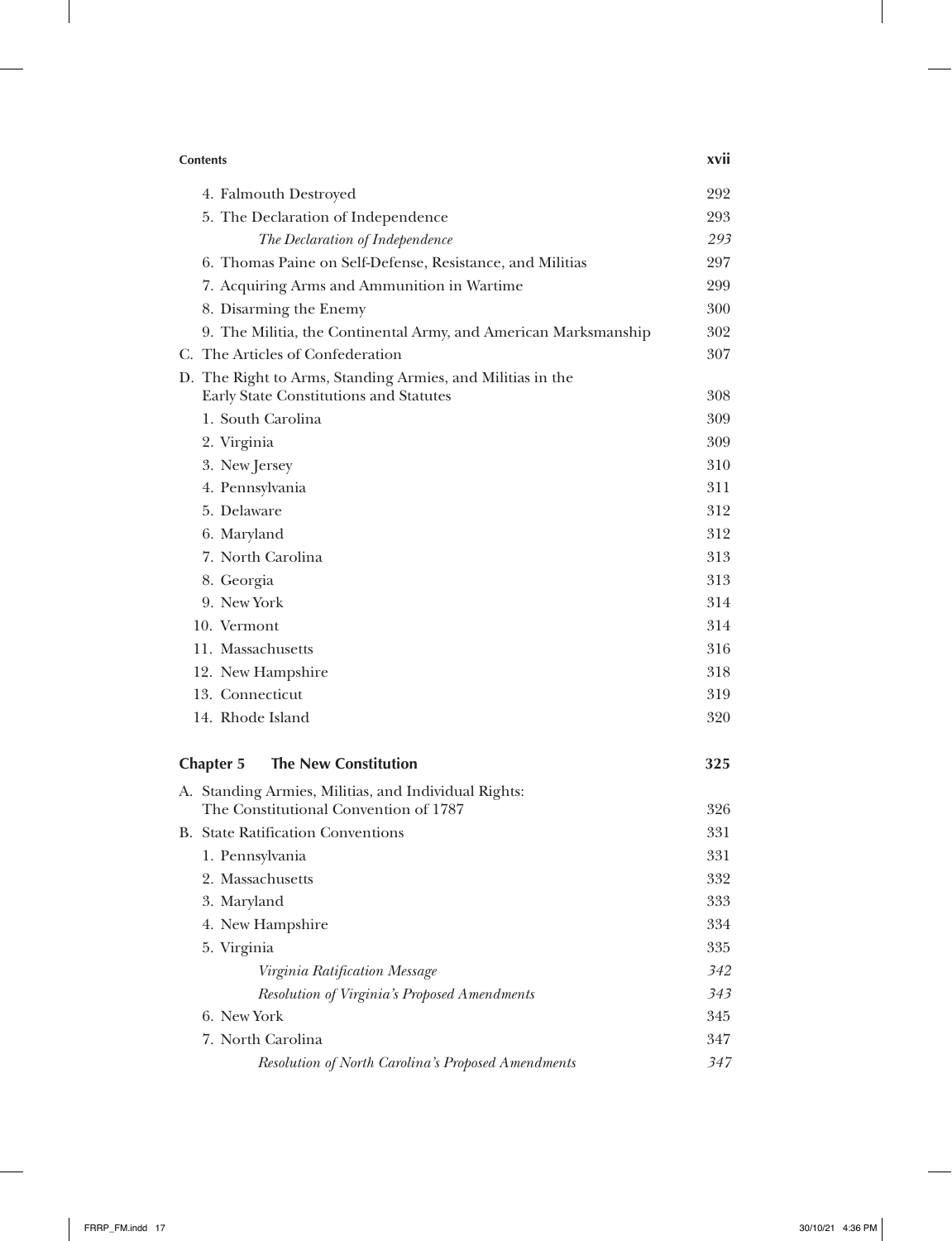| xviii |                                                                                                                      | <b>Contents</b> |
|-------|----------------------------------------------------------------------------------------------------------------------|-----------------|
|       | 8. Rhode Island                                                                                                      | 349             |
|       | Rhode Island Ratification Message                                                                                    | 349             |
|       | C. Commentary During the Ratification Period                                                                         | 350             |
|       | 1. The Federalist Papers                                                                                             | 350             |
|       | The Federalist No. 29 (Alexander Hamilton)                                                                           | 350             |
|       | The Federalist No. 46 (James Madison)                                                                                | 350             |
|       | 2. Tench Coxe                                                                                                        | 351             |
|       | 3. Other Federalists                                                                                                 | 353             |
|       | D. The Second Amendment                                                                                              | 354             |
|       | 1. The Second Amendment's Path Through Congress                                                                      | 355             |
|       | 2. Contemporaneous Commentary on the Second Amendment                                                                | 359             |
|       | E. Arms Technology at the Time of the Second Amendment                                                               | 368             |
| Е.    | Post-Ratification Legislation and Commentary                                                                         | 368             |
|       | 1. The Militia Acts                                                                                                  | 368             |
|       | First Militia Act of 1792                                                                                            | 369             |
|       | Second Militia Act of 1792                                                                                           | 370             |
|       | 2. St. George Tucker                                                                                                 | 375             |
|       | a. Tucker's <i>Blackstone</i>                                                                                        | 375             |
|       | b. Tucker's Early Lecture Notes                                                                                      | 378             |
|       | Exercise: Constitutional Drafting-Tyranny Prevention                                                                 | 379             |
|       | The Right to Arms, Militias, and Slavery in the<br><b>Chapter 6</b>                                                  |                 |
|       | <b>Early Republic and Antebellum Periods</b>                                                                         | 383             |
|       | A. Wars and Rumors of Wars                                                                                           | 383             |
|       | 1. The Crisis of 1798-99                                                                                             | 383             |
|       | 2. The Kentucky and Virginia Resolutions                                                                             | 385             |
|       | 3. Fries's Rebellion                                                                                                 | 386             |
|       | 4. The Crisis of 1800                                                                                                | 387             |
|       | Robert H. Churchill, Popular Nullification, Fries's Rebellion,<br>and the Waning of Radical Republicanism, 1798-1801 | 389             |
|       | 5. Nullification and Interposition                                                                                   | 390             |
|       | 6. The War of 1812                                                                                                   | 391             |
|       | 7. Texan Independence                                                                                                | 393             |
|       | 8. Indian Wars                                                                                                       | 394             |
|       | a. Trade and Frontiers                                                                                               | 394             |
|       | b. Wars                                                                                                              | 397             |
|       | c. The Second Seminole War and Indian Removal                                                                        | 398             |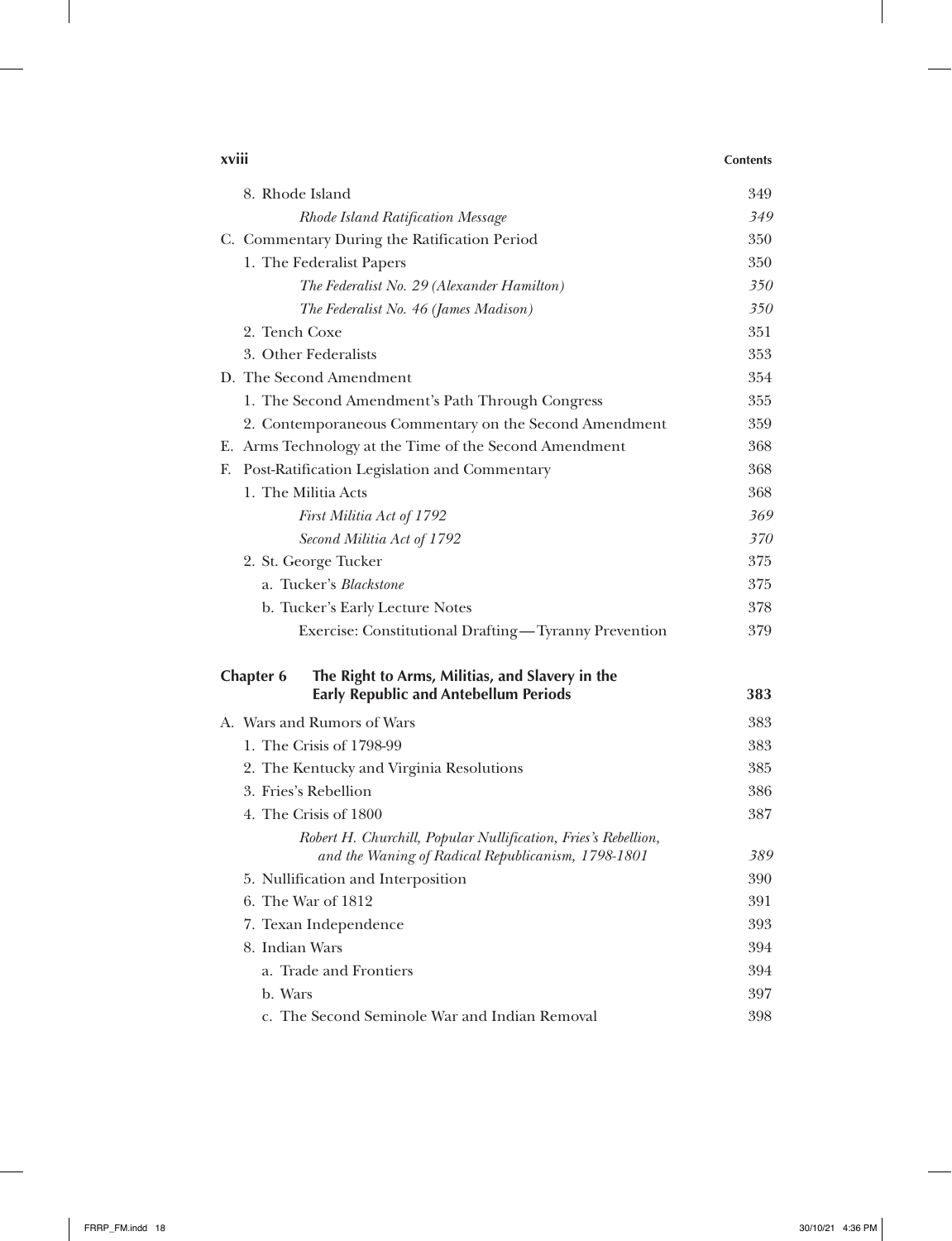|    | <b>Contents</b>                                                                                                                                                                                              | <b>XIX</b> |  |
|----|--------------------------------------------------------------------------------------------------------------------------------------------------------------------------------------------------------------|------------|--|
|    | B. Antebellum Case Law on the Right to Arms Under State and                                                                                                                                                  |            |  |
|    | <b>Federal Constitutions</b>                                                                                                                                                                                 | 401        |  |
|    | 1. A Right to Carry Weapons Openly for Self-Defense                                                                                                                                                          | 403        |  |
|    | Nunn v. State                                                                                                                                                                                                | 403        |  |
|    | 2. The "Civilized Warfare" Test: Militia Weapons Only                                                                                                                                                        | 410        |  |
|    | Aymette v. State                                                                                                                                                                                             | 411        |  |
|    | 3. A "General Right of Sovereignty" Subject to Legislative Discretion?                                                                                                                                       | 418        |  |
|    | 4. The Use of Antebellum State Court Decisions to Interpret<br>the Second Amendment                                                                                                                          | 419        |  |
|    | 5. Surety of the Peace Statutes                                                                                                                                                                              | 421        |  |
|    | Robert Leider, Constitutional Liquidation, Surety Laws,<br>and the Right to Bear Arms                                                                                                                        | 422        |  |
|    | C. Changes in Arms Technology                                                                                                                                                                                | 430        |  |
|    | 1. Knife Controls                                                                                                                                                                                            | 431        |  |
|    | 2. Firearms Development and the Rise of Machine Tools                                                                                                                                                        | 432        |  |
|    | a. The Federal Armories                                                                                                                                                                                      | 432        |  |
|    | b. The American System of Manufacture                                                                                                                                                                        | 433        |  |
|    | 3. Loading, Ignition, and Ammunition                                                                                                                                                                         | 434        |  |
|    | a. Mass Market Breechloaders                                                                                                                                                                                 | 434        |  |
|    | b. Ignition                                                                                                                                                                                                  | 434        |  |
|    | c. Better Bullets                                                                                                                                                                                            | 435        |  |
|    | 4. The Demand for Accuracy                                                                                                                                                                                   | 435        |  |
|    | 5. Repeaters                                                                                                                                                                                                 | 436        |  |
|    | a. Repeating Handguns: Revolvers and Pepperboxes                                                                                                                                                             | 436        |  |
|    | b. The Metallic Cartridge                                                                                                                                                                                    | 436        |  |
|    | c. The Repeating Rifle                                                                                                                                                                                       | 437        |  |
|    | 6. Conclusion                                                                                                                                                                                                | 437        |  |
|    | D. Arms and Southern Culture                                                                                                                                                                                 | 438        |  |
|    | E. The Right to Arms versus Slavery                                                                                                                                                                          | 439        |  |
|    | 1. Slavery in the Courts                                                                                                                                                                                     | 442        |  |
|    | State v. Newsom                                                                                                                                                                                              | 442        |  |
|    | Robert J. Cottrol & Raymond T. Diamond, "Never Intended<br>to be Applied to the White Population": Firearms Regulation<br>and Racial Disparity — The Redeemed South's Legacy to a<br>National Jurisprudence? | 446        |  |
|    | 2. Slavery for Everyone: Fugitive Slaves and the <i>Posse Comitatus</i>                                                                                                                                      | 447        |  |
| F. | Antebellum Legal Commentary on the Right to Arms                                                                                                                                                             | 449        |  |
|    | 1. William Rawle                                                                                                                                                                                             | 449        |  |
|    | 2. Joseph Story                                                                                                                                                                                              | 450        |  |
|    | a. The Second Amendment in Story's Commentaries                                                                                                                                                              | 451        |  |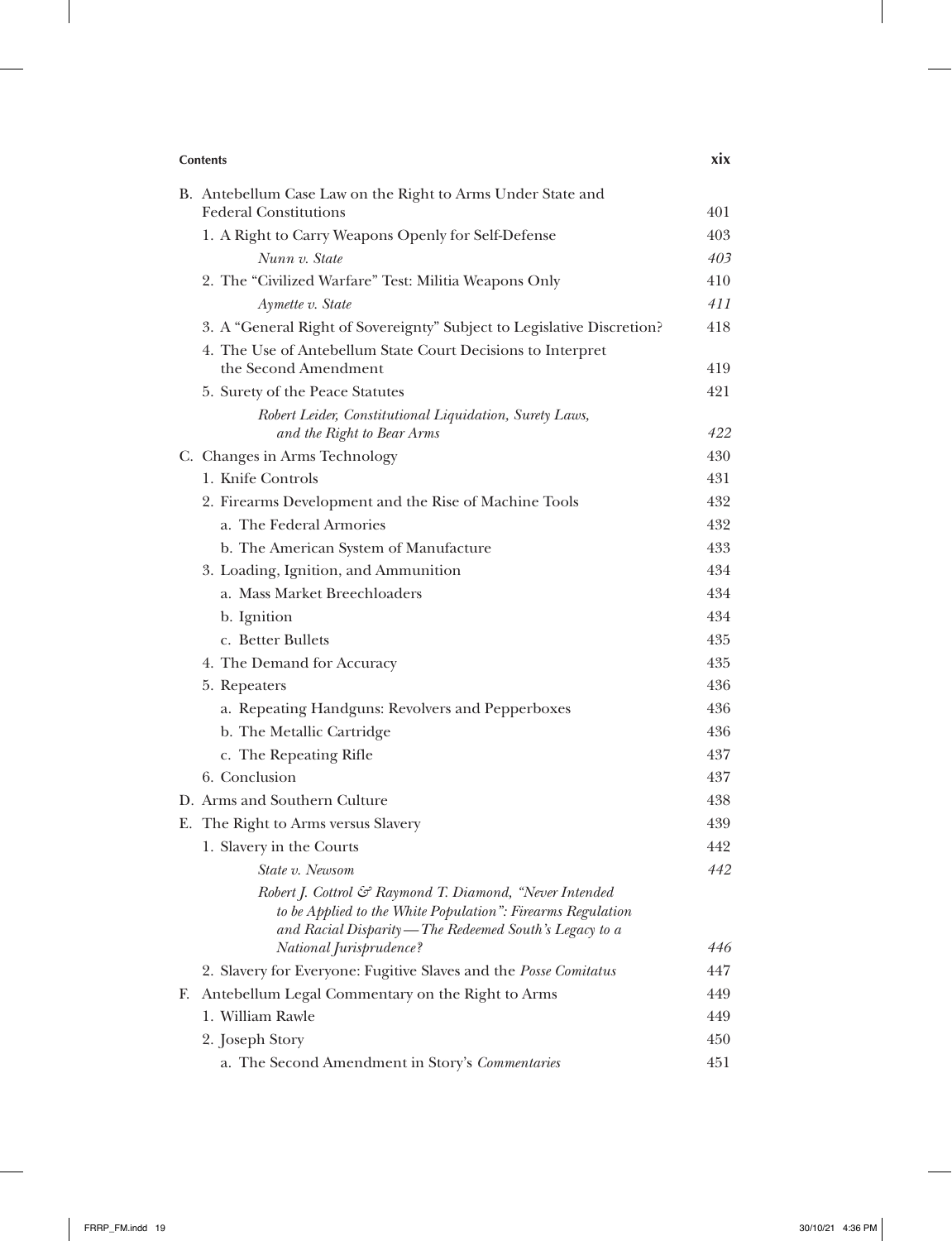| XX                                                                                                                           | <b>Contents</b> |
|------------------------------------------------------------------------------------------------------------------------------|-----------------|
| b. The Second Amendment in Story's Familiar Exposition                                                                       | 452             |
| c. Houston v. Moore                                                                                                          | 453             |
|                                                                                                                              |                 |
| The War, Reconstruction, and Beyond<br>Chapter 7                                                                             | 455             |
| A. Disarmament of Whites and Armament of Blacks                                                                              | 455             |
| B. The Initial Response to Black Freedom                                                                                     | 461             |
| 1. The Black Codes                                                                                                           | 461             |
| Florida, An Act Prescribing Additional Penalties for the<br>Commission of Offenses Against the State and for Other Purposes  | 462             |
| Mississippi, An Act to Punish Certain Offences Therein Named,<br>and for Other Purposes                                      | 462             |
| Landry Parish, Louisiana, Ordinance of 1865                                                                                  | 463             |
| 2. The Ku Klux Klan and Other Extralegal Suppression of Freedmen                                                             | 463             |
| C. The Congressional Response: The Fourteenth Amendment,<br>the Freedmen's Bureau Acts, and the Civil Rights Act             | 465             |
| Thirteenth Amendment                                                                                                         | 468             |
| Civil Rights Act of 1866                                                                                                     | 468             |
| Second Freedmen's Bureau Act                                                                                                 | 469             |
| Fourteenth Amendment                                                                                                         | 470             |
| United States v. Cruikshank                                                                                                  | 471             |
| D. Indians                                                                                                                   | 477             |
| 1. The Civil War                                                                                                             | 477             |
| 2. The End of the Plains Wars                                                                                                | 478             |
| E. Labor Agitation and the Repressive Response                                                                               | 479             |
| Presser v. Illinois                                                                                                          | 480             |
| F. Nineteenth-Century Commentary                                                                                             | 489             |
| 1. Chief Justice Thomas M. Cooley                                                                                            | 489             |
| Thomas M. Cooley, A Treatise on the Constitutional Limitations<br>Which Rest upon the Legislative Power of the States of the |                 |
| American Union                                                                                                               | 490             |
| Thomas M. Cooley, The General Principles of Constitutional<br>Law in the United States of America                            | 491             |
| 2. Other Commentary                                                                                                          | 493             |
| Joel Prentiss Bishop, Commentaries on the Law of Statutory Crimes                                                            | 493             |
| Joel Prentiss Bishop, Commentaries on the Law of Statutory                                                                   |                 |
| Crimes (2d ed.)                                                                                                              | 495             |
| G. Technological and Cultural Changes                                                                                        | 496             |
| 1. Ammunition                                                                                                                | 496             |
| a. Smokeless Powder                                                                                                          | 496             |
| b. Jacketed Bullets                                                                                                          | 497             |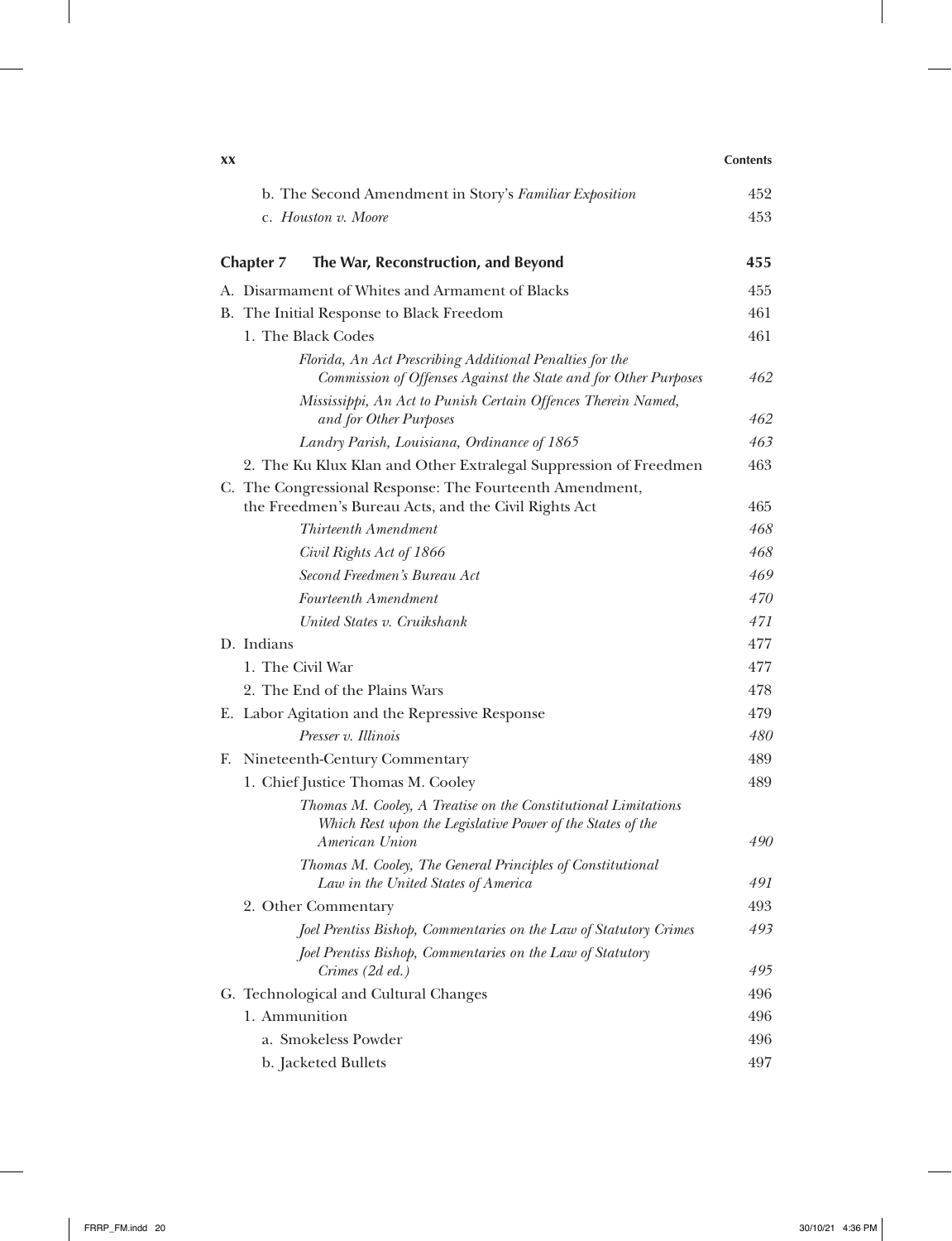| <b>Contents</b>                                                       | <b>XXI</b> |
|-----------------------------------------------------------------------|------------|
| 2. Repeaters                                                          | 497        |
| 3. The Box Magazine                                                   | 498        |
| 4. Machine Guns and Automatics                                        | 498        |
| 5. Manufacturing                                                      | 499        |
| 6. Changes in Hunting                                                 | 499        |
| 7. Target Shooting                                                    | 499        |
| 8. Shotgun Shooting                                                   | 500        |
| H. Late Nineteenth-Century State Laws and Cases                       | 500        |
| 1. Tennessee                                                          | 501        |
| Andrews v. State                                                      | 501        |
| State v. Wilburn                                                      | 507        |
| 2. Arkansas                                                           | 511        |
| 3. Texas                                                              | 513        |
| State v. Duke                                                         | 514        |
| 4. Florida, Vigilantism, Lynching, and Winchester Repeaters           | 519        |
| a. Vigilantism                                                        | 519        |
| b. Lynching                                                           | 520        |
| c. Winchesters vs. Lynch Mobs                                         | 521        |
| d. Florida's Statute on Handguns, Winchesters, and Repeaters          | 522        |
| 5. Kansas                                                             | 524        |
| City of Salina v. Blaksley                                            | 525        |
| State Constitutions at the Turn of the Century<br>Ι.                  | 527        |
| Self-Defense<br>$\cdot$                                               | 529        |
| 1. The Self-Defense Cases                                             | 529        |
| 2. Self-Defense                                                       | 532        |
| 3. Self-Defense by Prohibited Persons                                 | 533        |
| 4. Self-Defense Against Police Officers                               | 533        |
| 5. Stand Your Ground                                                  | 534        |
| a. The Selfridge Case                                                 | 536        |
| b. The Zimmerman Case                                                 | 537        |
| A New and Dangerous Century<br><b>Chapter 8</b>                       | 541        |
| A. Aliens                                                             | 541        |
| Patsone v. Pennsylvania                                               | 542        |
| People v. Nakamura                                                    | 543        |
| B. Changes in the Militia and Other Federal and State Military Forces | 547        |
| 1. The Organized Militia                                              | 547        |
| a. Nineteenth-Century Background                                      | 547        |
| b. The Original National Guard                                        | 548        |

 $\overline{\phantom{a}}$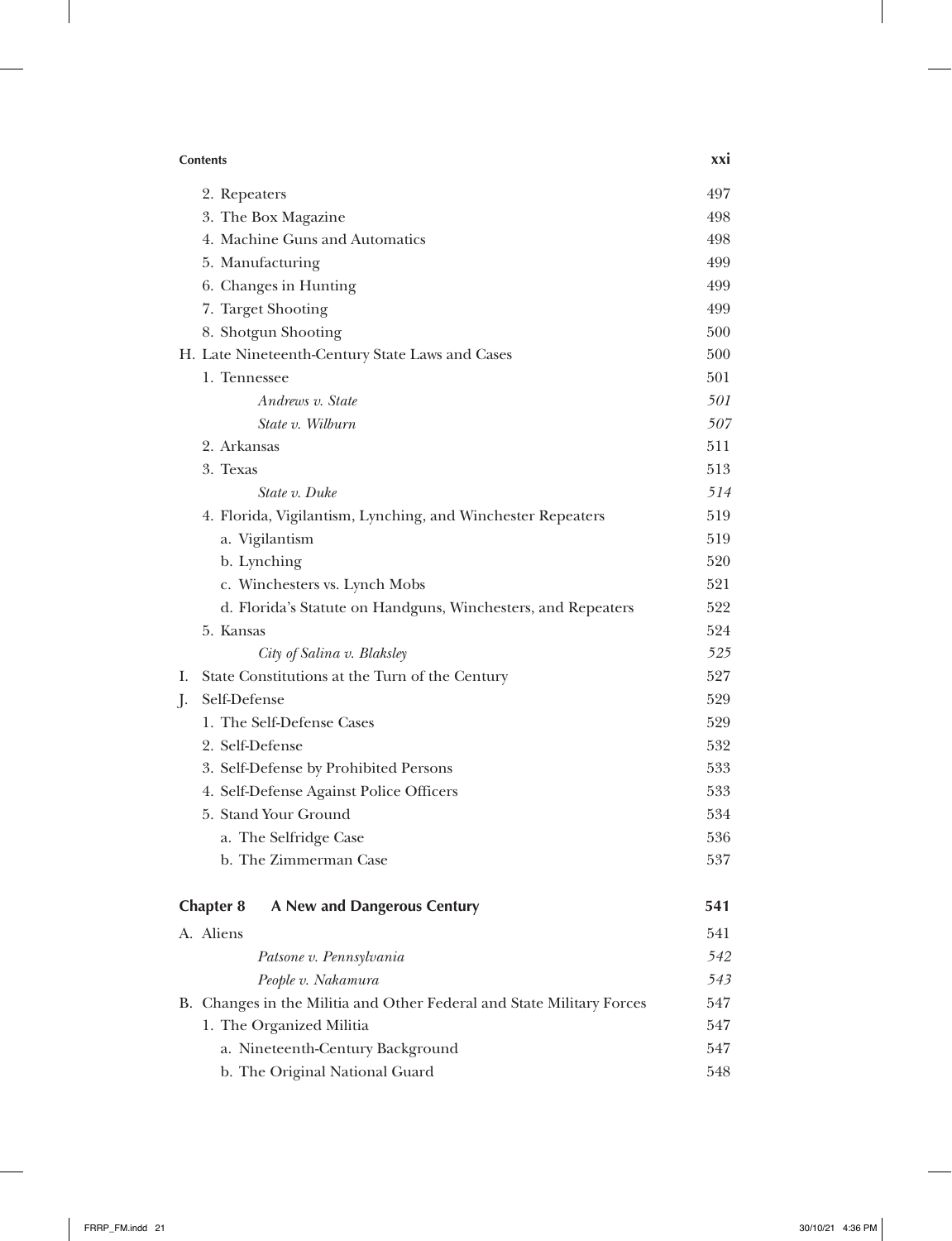### **xxii Contents**

 $\overline{1}$ 

| c. The Dick Act and the Modern National Guard                           | 548 |
|-------------------------------------------------------------------------|-----|
| 2. The Unorganized Militia                                              | 549 |
| a. Early Federal Programs to Arm and Train the Militia                  | 550 |
| b. Twentieth-Century Programs to Arm and Train the Militia              | 550 |
| (i) The National Board for the Promotion of Rifle Practice              | 550 |
| (ii) Guns in Schools                                                    | 552 |
| 3. Other Federal and State Military Forces                              | 553 |
| a. The United States Armed Forces                                       | 553 |
| b. State Defense Forces                                                 | 554 |
| c. Letters of Marque and Reprisal                                       | 554 |
| C. Changes in Arms Technology                                           | 557 |
| 1. Manufacturing and Affordability                                      | 557 |
| 2. Semi-automatics                                                      | 557 |
| a. Handguns                                                             | 557 |
| b. Long Guns                                                            | 558 |
| 3. Silencers/Suppressors                                                | 559 |
| 4. Machine Guns                                                         | 560 |
| 5. What Lay in the Future                                               | 560 |
| D. New Federal and State Laws                                           | 563 |
| 1. Social Background                                                    | 563 |
| 2. Concealed Carry                                                      | 566 |
| 3. The Uniform Firearms Act                                             | 566 |
| 4. Laws on Semi-Automatic and Pump-Action Firearms                      | 568 |
| 5. National Law: The Mailing of Firearms Act                            | 569 |
| 6. Congressional Legislation for the District of Columbia               | 570 |
| 7. National Law: The National Firearms Act and the Federal Firearms Act | 570 |
| National Firearms Act of 1934                                           | 573 |
| Federal Firearms Act of 1938                                            | 575 |
| Sonzinsky v. United States                                              | 576 |
| United States v. Miller                                                 | 580 |
| 8. Two Early and Pivotal Lower Court Interpretations of Miller          | 587 |
| Nicholas J. Johnson, Heller as Miller                                   | 588 |
| United States v. Tot                                                    | 590 |
| E. National Firearms Act Regulation Today                               | 592 |
| 1. The National Firearms Act Statute                                    | 592 |
| 2. NFA Arms                                                             | 593 |
| a. Machine Guns                                                         | 593 |
| b. Combinations of Machine Gun Parts and Conversion Kits                | 594 |

 $\perp$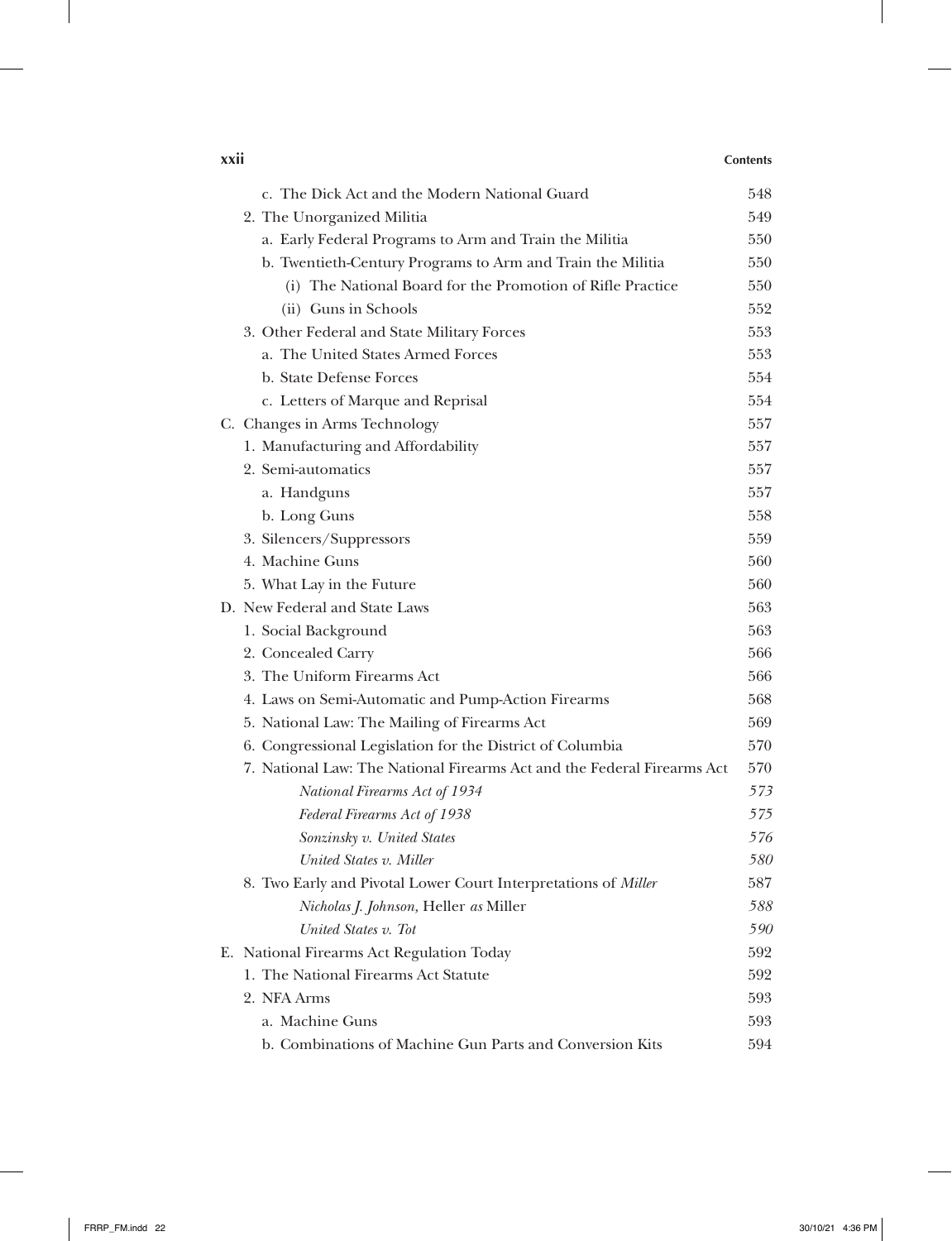| <b>Contents</b>                                                                         |     |
|-----------------------------------------------------------------------------------------|-----|
| c. Bump Stocks                                                                          | 596 |
| d. Short Barreled Rifles                                                                | 597 |
| e. Short Barreled Shotguns                                                              | 597 |
| f. Silencers/Suppressors                                                                | 598 |
| g. Destructive Devices                                                                  | 598 |
| h. "Any Other Weapons"                                                                  | 600 |
| 3. The NFA Transfer Procedure                                                           | 601 |
| 4. Recent Growth in NFA Ownership                                                       | 602 |
| 5. Modern NFA Cases                                                                     | 603 |
| Staples v. United States                                                                | 603 |
| United States v. Thompson/Center Arms Company                                           | 614 |
| Armed Citizens and the Second World War<br>F.                                           | 619 |
| 1. The United States                                                                    | 619 |
| a. The Property Requisition Act                                                         | 619 |
| b. The Militia                                                                          | 620 |
| c. The Civilian Marksmanship Program                                                    | 620 |
| d. The Arsenal of Democracy                                                             | 621 |
| e. Rationing and Shortages on the Home Front                                            | 622 |
| 2. The United Kingdom                                                                   | 623 |
| 3. After the War                                                                        | 624 |
| G. Individual and Collective Rights                                                     | 626 |
| The Second Amendment and Contemporary Gun Regulation<br><b>Chapter 9</b>                | 629 |
| A. The Social and Political History of the Right to Arms in the Modern Era              | 629 |
| 1. The Calm Before the Storm                                                            | 630 |
| 2. Racial Tensions                                                                      | 630 |
| 3. Comprehensive National Gun Control                                                   | 635 |
| 4. The Rise of the Modern Gun Control Movement and the                                  |     |
| Revolt at the NRA                                                                       | 637 |
| 5. Handgun Prohibition                                                                  | 639 |
| 6. The NRA Counteroffensive, and the Growing Sophistication<br>of the Gun Control Lobby | 641 |
| 7. George H. W. Bush                                                                    | 645 |
| 8. The Clinton Era                                                                      | 647 |
| 9. The Reemergence of the Second Amendment                                              | 649 |
| 10. Columbine and the 2000 Election                                                     | 653 |
| 11. The Years Preceding Heller and McDonald                                             | 655 |
| B. The Second Amendment in the Later Twentieth Century                                  | 657 |
| 1. Poe v. Ullman: The Right to Arms as a Liberty Interest?                              | 659 |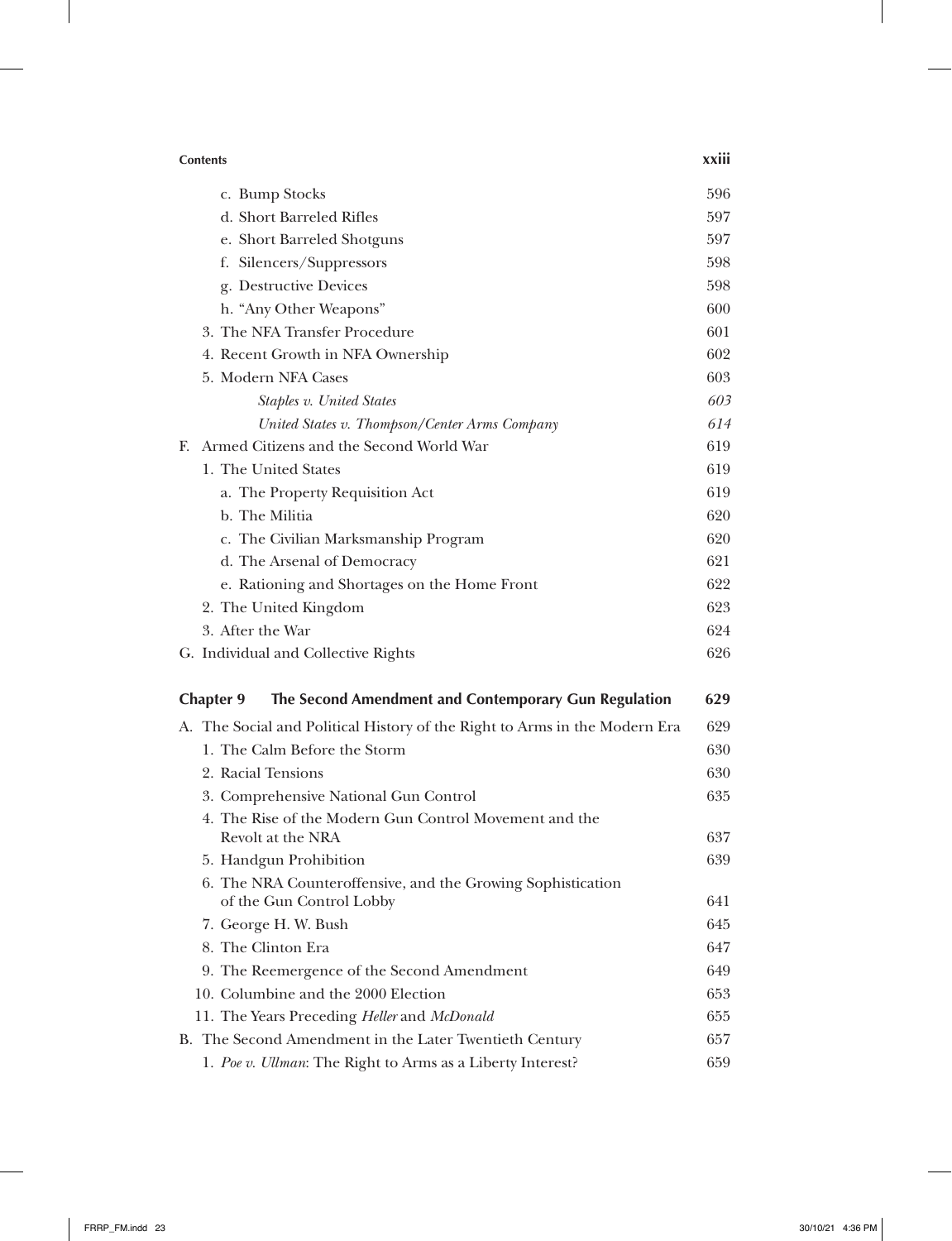| xxiv<br><b>Contents</b>                                                                                      |     |
|--------------------------------------------------------------------------------------------------------------|-----|
| 2. Defining "the People" in the Second Amendment                                                             | 660 |
| 3. Gun Control and the Limits of Federal Power                                                               | 660 |
| a. Interstate Commerce and Lopez v. United States                                                            | 660 |
| b. Federalism and <i>Printz v. United States</i>                                                             | 662 |
| c. Modern Applications of the Twentieth Century Precedents:                                                  |     |
| Firearms Freedoms Acts and Second Amendment Sanctuaries                                                      | 664 |
| C. Modern Federal Regulation of Firearms: The Gun Control Act                                                | 666 |
| 1. Overview of the Gun Control Act                                                                           | 667 |
| a. Some Basic Rules                                                                                          | 667 |
| (i) Purchasing a Gun from a Commercial Dealer                                                                | 667 |
| (ii) Purchasing a Gun from a Private Seller                                                                  | 668 |
| (iii) Purchases in Various Locations                                                                         | 669 |
| (iv) Gun Shows                                                                                               | 669 |
| (v) Gun Sales Documentation                                                                                  | 669 |
| (vi) Curios and Relics                                                                                       | 670 |
| b. The Gun Control Act Statute                                                                               | 671 |
| 2. Due Process and the GCA                                                                                   | 672 |
| a. Right to Counsel                                                                                          | 672 |
| Lewis v. United States                                                                                       | 672 |
| b. Mens Rea and Rehaif                                                                                       | 675 |
| c. Extraterritoriality                                                                                       | 677 |
| 3. Prohibited Persons                                                                                        | 678 |
| a. "Convicted in any court of, a crime punishable by imprisonment<br>for a term exceeding one year" $(g)(1)$ | 678 |
| b. "Fugitive from justice" $(g)(2)$                                                                          | 678 |
| c. "Unlawful user of or addicted to any controlled substance" $(g)(3)$                                       | 678 |
| d. "Adjudicated as a mental defective or has been committed                                                  |     |
| to any mental institution" $(g)(4)$                                                                          | 679 |
| e. Illegal or unlawful aliens; some nonimmigrant visa holders $(g)(5)$                                       | 680 |
| f. "Discharged from the Armed Forces under dishonorable<br>conditions" $(g)(6)$                              | 680 |
| g. "Having been a citizen of the United States, has renounced                                                |     |
| his citizenship" $(g)(7)$                                                                                    | 681 |
| h. Intimate party restraining order $(g)(8)$                                                                 | 681 |
| i. "Convicted in any court of a misdemeanor crime<br>of domestic violence" $(g)(9)$                          | 682 |
| j. "Under indictment for a crime punishable by                                                               |     |
| imprisonment for a term exceeding one year" (n)                                                              | 682 |
| k. Limits on handguns for juveniles (z)                                                                      | 682 |

 $\overline{\phantom{a}}$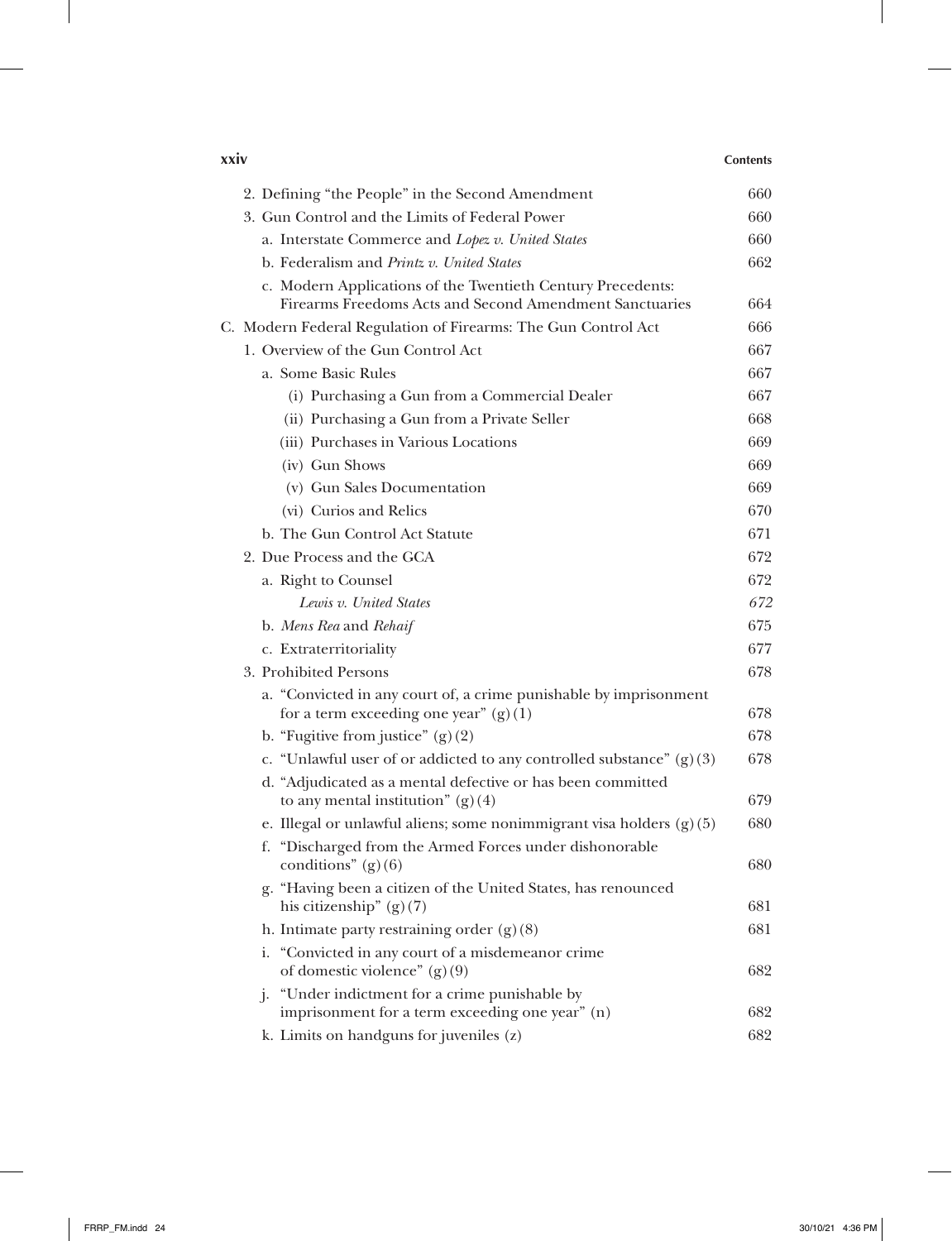| <b>Contents</b>                                                    |     |
|--------------------------------------------------------------------|-----|
| 4. Regulation of Retail Sales of Ordinary Firearms                 | 683 |
| a. Regulation of Buyers                                            | 684 |
| (i) Registration Records and Privacy                               | 684 |
| National Rifle Ass'n of America Inc. v. Reno                       | 685 |
| (ii) Gifts and Straw Purchases                                     | 689 |
| United States v. Moore                                             | 689 |
| b. Regulation of Sellers                                           | 696 |
| United States v. Biswell                                           | 697 |
| 5. Private Sales and Loans: The Secondary Market and Gun Shows     | 698 |
| SCOPE, Inc. v. Pataki                                              | 699 |
| Chow v. Maryland                                                   | 703 |
| 6. Firearms Imports and "Sporting Use"                             | 705 |
| Gilbert Equip. Co. v. Higgins                                      | 705 |
| 7. GCA Penalties                                                   | 710 |
| a. Statutory Penalties in § 924                                    | 710 |
| b. The Sentencing Guidelines                                       | 713 |
| 8. Restoration of Rights                                           | 714 |
| 9. Interstate Transportation of Firearms                           | 716 |
| Revell v. Port Authority of New York and New Jersey                | 716 |
| D. Layers of Regulation: Agency Rules and Agency Guidance          | 721 |
| E. Suing the Gun Industry and the Legislative Response:            |     |
| The Protection of Lawful Commerce in Arms Act                      | 725 |
| City of New York v. Beretta U.S.A. Corp.                           | 728 |
| The Right to Arms in the States<br><b>Chapter 10</b>               | 741 |
| A. Modern State Constitutional Decisions                           | 741 |
| State v. Kessler                                                   | 742 |
| Arnold v. City of Cleveland                                        | 747 |
| Norman v. State                                                    | 755 |
| B. Recent Changes to State Constitutional Right to Arms Guarantees | 761 |
| 1. Louisiana                                                       | 762 |
| 2. Missouri                                                        | 762 |
| 3. Alabama                                                         | 763 |
| 4. Iowa                                                            | 763 |
| State in the Interest of J.M.                                      | 763 |
| C. State Firearms Preemption Laws                                  | 773 |
| City of Cleveland v. State                                         | 775 |
| D. Modern State Gun Control Laws                                   | 781 |
| 1. Purchasing a Gun                                                | 781 |
| 2. Gun Registration                                                | 782 |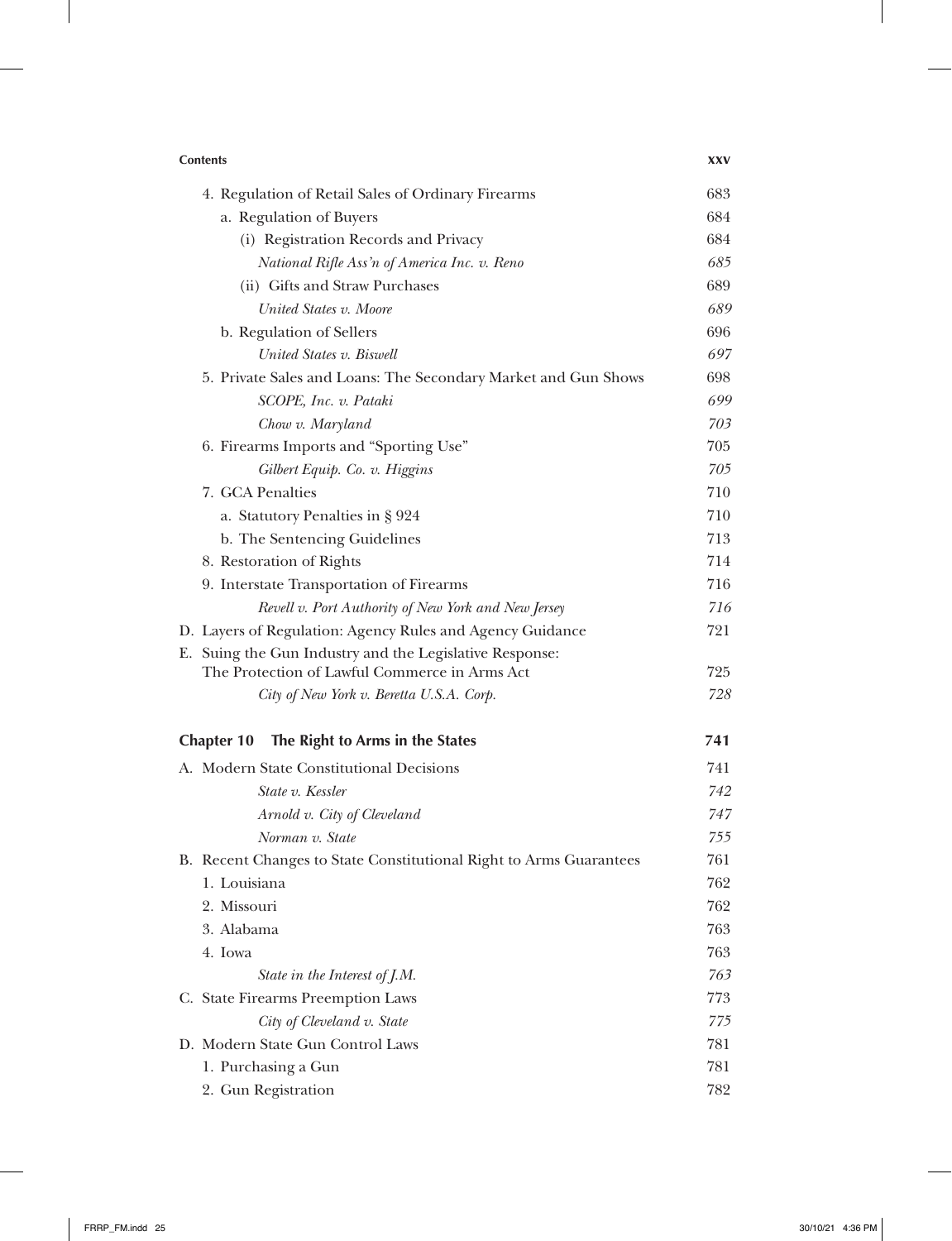| <b>XXVI</b> |                                                                                | <b>Contents</b> |
|-------------|--------------------------------------------------------------------------------|-----------------|
|             | 3. Keeping a Gun at Home                                                       | 783             |
|             | 4. Target Shooting                                                             | 783             |
|             | 5. Hunting with a Gun, and the Right to Hunt                                   | 783             |
|             | 6. Carrying a Gun for Protection                                               | 785             |
|             | a. At Home or in One's Place of Business or Automobile                         | 785             |
|             | b. Concealed Carry in Public Places                                            | 786             |
|             | c. Open Carry in Public Places                                                 | 787             |
|             | 7. Property Rights and Arms Rights                                             | 788             |
|             | a. Zoning                                                                      | 788             |
|             | b. Shooting Ranges                                                             | 789             |
|             | c. Parking Lots                                                                | 790             |
|             | Appendix: The Right to Arms in State Constitutions                             | 791             |
|             | The Supreme Court Affirms an Individual Right to Arms<br><b>Chapter 11</b>     | 805             |
|             | A. The Supreme Court Affirms an Individual Right to Keep and                   |                 |
|             | Bear Arms Against Federal Infringement                                         | 806             |
|             | District of Columbia v. Heller                                                 | 806             |
|             | Comment: Corpus Linguistics and the Meaning of "Bear Arms"                     | 861             |
|             | B. The Supreme Court Incorporates the Right to Keep and Bear                   |                 |
|             | Arms Against the States                                                        | 866             |
|             | Fourteenth Amendment Background                                                | 867             |
|             | McDonald v. City of Chicago                                                    | 868             |
|             | Comment: Modes of Constitutional Interpretation and<br>Second Amendment Models | 930             |
|             | Exercise: Constitutional Drafting-Originalism                                  | 935             |
|             | C. Post-McDonald Supreme Court Cases                                           | 936             |
|             | 1. Maloney v. Cuomo: Nunchuks                                                  | 936             |
|             | 2. <i>Caetano v. Massachusetts</i> : Electric Stun Guns                        | 937             |
|             | Caetano v. Massachusetts                                                       | 937             |
|             | 3. New York State Rifle & Pistol Association v. City of New York:              |                 |
|             | <b>Stringent Transportation Regulations Challenge Rendered Moot</b>            | 943             |
|             | New York State Rifle $\mathcal G$ Pistol Ass'n v. City of New York             | 944             |
|             | 4. Dissents from Certiorari Denials                                            | 955             |
|             | a. "Assault Weapon" Ban                                                        | 956             |
|             | Friedman v. City of Highland Park                                              | 956             |
|             | b. Concealed Carry in Public                                                   | 959             |
|             | Peruta v. California                                                           | 959             |
|             | c. Public Carry Only When There Is "Justifiable Need"                          | 963             |
|             | Rogers v. Grewal                                                               | 963             |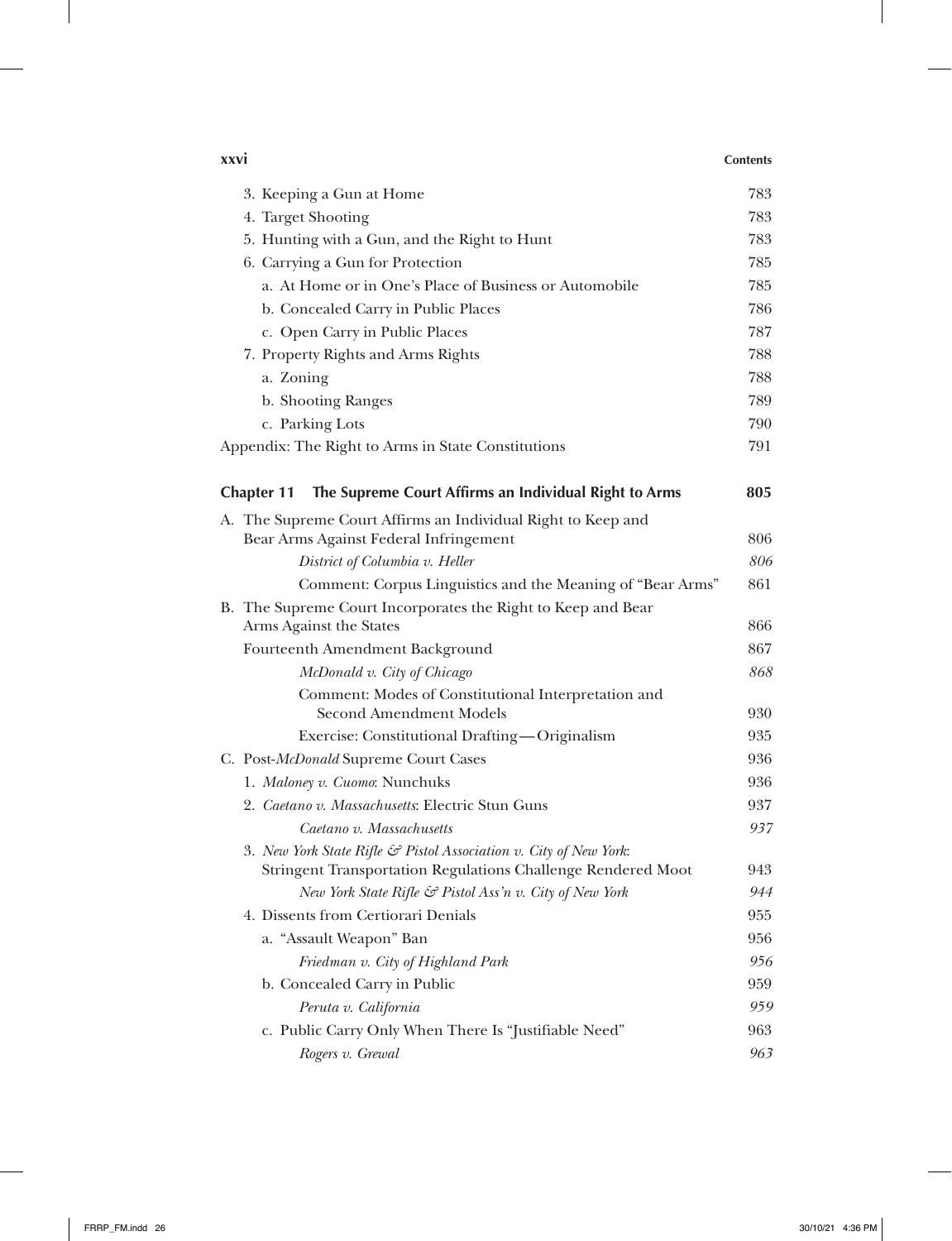| <b>Contents</b>                                                                                                   |      |
|-------------------------------------------------------------------------------------------------------------------|------|
| <b>Chapter 12 Standards of Review</b>                                                                             | 973  |
| A. Rules from <i>Heller</i> and <i>McDonald</i>                                                                   | 974  |
| B. The Two-Part Test                                                                                              | 976  |
| C. Rules for Intermediate Scrutiny                                                                                | 981  |
| 1. The Government Must Produce Substantial Evidence                                                               | 981  |
| 2. The Government Must Overcome Rebuttal Evidence                                                                 | 982  |
| 3. The Government Must Prove That the Government Objective<br>Is Achieved More Effectively Through the Regulation | 982  |
| 4. The Government May Not Suppress Protected Conduct in the<br>Same Proportion as Secondary Effects               | 982  |
| 5. The Government Must Choose Substantially Less                                                                  |      |
| Burdensome Alternatives, if Available                                                                             | 983  |
| 6. Speculation or Conjecture Do Not Suffice                                                                       | 983  |
| 7. Time, Place, and Manner Restrictions Must Leave<br>Open Ample Alternative Channels                             | 983  |
| D. The Two-Part Test vs. Text, History, and Tradition: <i>Heller II</i>                                           | 984  |
| Heller v. District of Columbia (Heller II)                                                                        | 984  |
| E. Intermediate Scrutiny in Action: Heller III and Murphy v. Guerrero                                             | 1012 |
| Heller v. District of Columbia (Heller III)                                                                       | 1012 |
| Murphy v. Guerrero                                                                                                | 1022 |
| <b>Who? Bans on Persons and Classes</b><br><b>Chapter 13</b>                                                      | 1039 |
| A. Domestic Violence Misdemeanants                                                                                | 1039 |
| United States v. Skoien                                                                                           | 1039 |
| B. Persons Convicted of a Crime Punishable by a Felony Sentence of                                                |      |
| Over One Year or a Misdemeanor Sentence of Over Two                                                               | 1048 |
| Binderup v. Attorney General                                                                                      | 1049 |
| C. Persons Under 21                                                                                               | 1052 |
| National Rifle Association of America, Inc. v. Bureau of Alcohol,<br>Tobacco, Firearms, and Explosives            | 1052 |
| D. Unlawful Aliens                                                                                                | 1064 |
| United States v. Huitron-Guizar                                                                                   | 1064 |
| E. The Formerly Mentally Ill                                                                                      | 1068 |
| Tyler v. Hillside Cty. Sheriff's Dept.                                                                            | 1068 |
| <b>Exercise: Litigation Practicalities</b>                                                                        | 1087 |
| <b>Exercise: Due Process</b>                                                                                      | 1087 |
| Persons Suspected of Being Dangerous<br>F.                                                                        | 1091 |
| 1. Red Flag Laws                                                                                                  | 1091 |
| 2. Persons on Secret Government Lists                                                                             | 1093 |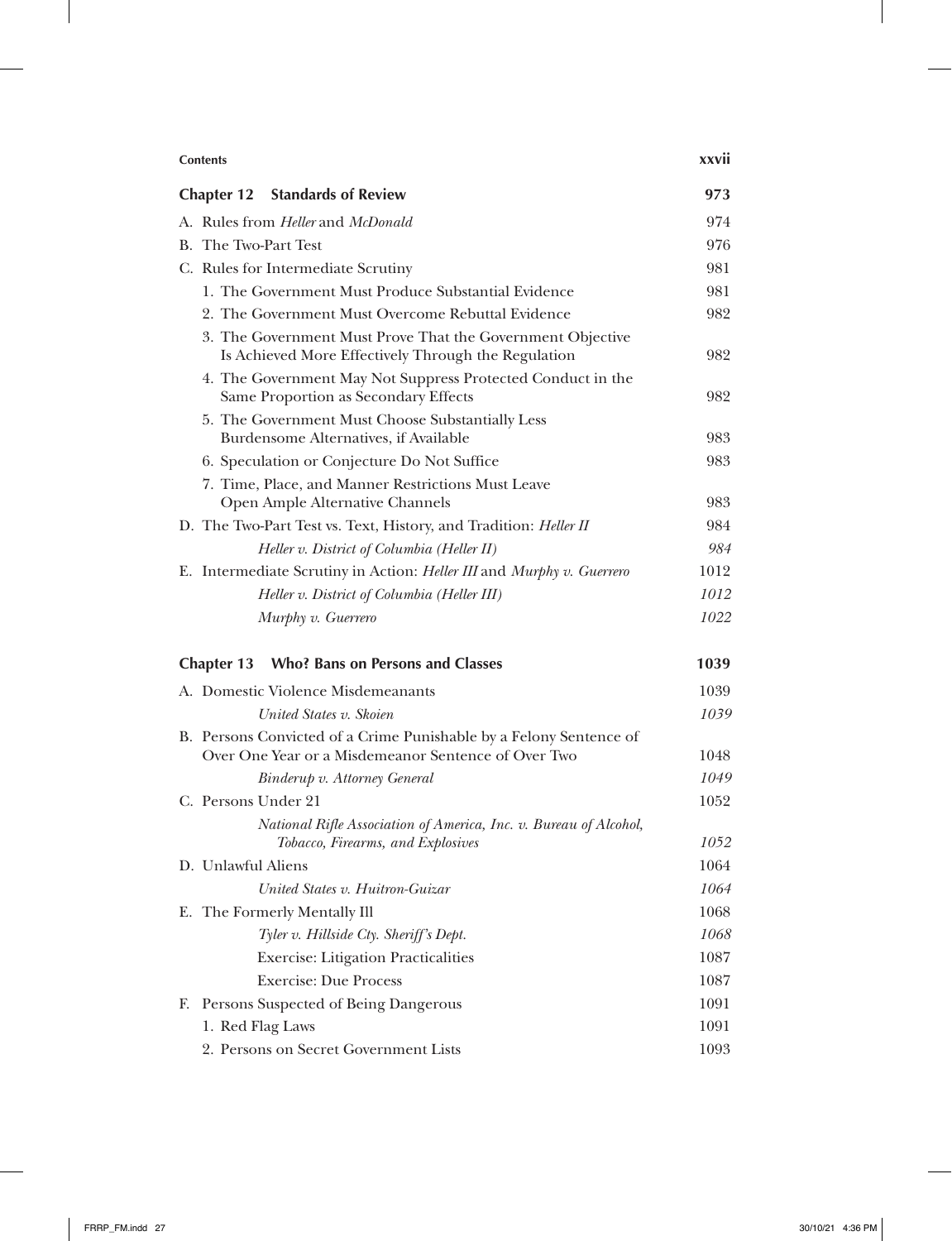| xxviii                                                                                                                                                  |      |
|---------------------------------------------------------------------------------------------------------------------------------------------------------|------|
| 3. The Intoxicated                                                                                                                                      | 1094 |
| 4. Self-Bans                                                                                                                                            | 1095 |
| G. Businesses                                                                                                                                           | 1097 |
| <b>Chapter 14</b><br><b>Where? Right to Carry</b>                                                                                                       | 1101 |
| A. Carrying Handguns for Self-Defense in Public Places                                                                                                  | 1101 |
| Moore v. Madigan                                                                                                                                        | 1101 |
| Woollard v. Gallagher                                                                                                                                   | 1109 |
| Peruta v. County of San Diego and Young v. State of Hawaii                                                                                              | 1116 |
| Palmer v. District of Columbia and Wrenn v. District of Columbia:<br>Public Carry in the Capitol                                                        | 1118 |
| Robert J. Cottrol & George A. Mocsary, Guns, Bird Feathers,<br>and Overcriminalization: Why Courts Should Take the Second<br><b>Amendment Seriously</b> | 1120 |
| <b>B.</b> Location Restrictions                                                                                                                         | 1123 |
| 1. Postal Service Property                                                                                                                              | 1124 |
| Bonidy v. United States Postal Service                                                                                                                  | 1124 |
| 2. Other Location Restrictions                                                                                                                          | 1134 |
| a. National Parks                                                                                                                                       | 1134 |
| b. Army Corps of Engineers Recreational Land                                                                                                            | 1135 |
| c. Every Federal Government Building                                                                                                                    | 1136 |
| d. Parking Lots of Premises with Liquor Licenses                                                                                                        | 1136 |
| e. Churches                                                                                                                                             | 1136 |
| C. Schools                                                                                                                                              | 1138 |
| Exercise: Campus Carry                                                                                                                                  | 1139 |
| D. Stop-and-Frisk                                                                                                                                       | 1140 |
| Terry v. Ohio                                                                                                                                           | 1140 |
| United States v. Williams                                                                                                                               | 1143 |
| Exercise: Terry Stops and the Evolving Right to Keep and<br><b>Bear Arms</b>                                                                            | 1147 |
| <b>What? Laws on Types of Arms</b><br><b>Chapter 15</b>                                                                                                 | 1149 |
| A. "Assault Weapon" and Magazine Bans                                                                                                                   | 1149 |
| 1. "Assault Weapon" Definitions                                                                                                                         | 1150 |
| 2. The AR-15 and Other Named Firearms                                                                                                                   | 1151 |
| 3. Legal Challenges to "Assault Weapon" and LCM Bans                                                                                                    | 1152 |
| Kolbe v. Hogan                                                                                                                                          | 1153 |
| Comment: "Assault Weapon" Lethality                                                                                                                     | 1187 |
| <b>Comment: Mass Shootings</b>                                                                                                                          | 1194 |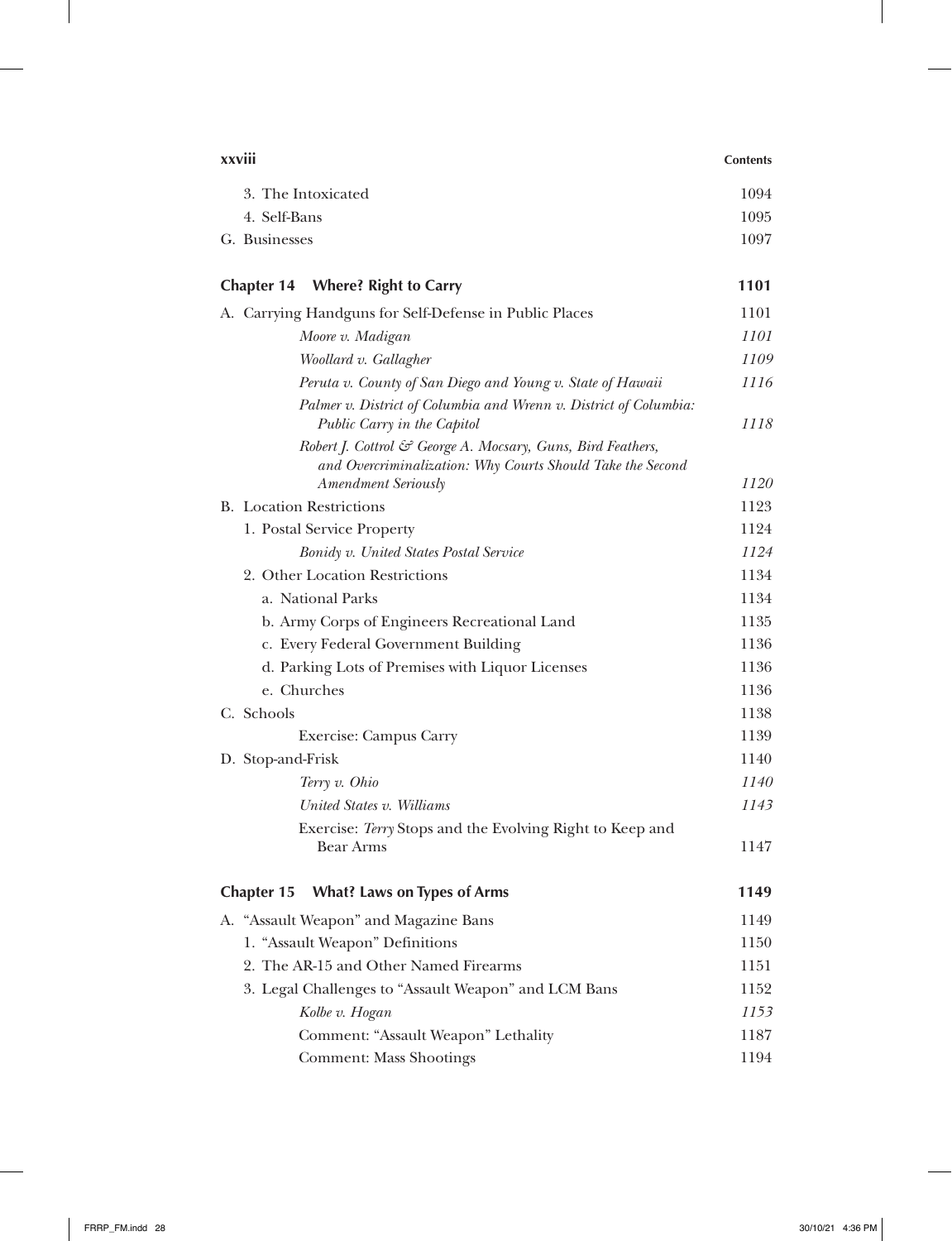|    | <b>Contents</b>                                                        |      |
|----|------------------------------------------------------------------------|------|
|    | B. Ban on Assembly from Imported Parts                                 | 1199 |
|    | C. Nonfirearm Arms                                                     | 1200 |
|    | State v. DeCiccio                                                      | 1200 |
|    | 1. Air Guns                                                            | 1208 |
|    | 2. Defensive Sprays                                                    | 1209 |
|    | 3. Knives                                                              | 1209 |
|    | 4. Martial Arts Weapons                                                | 1211 |
|    | D. New Technologies                                                    | 1212 |
|    | 1. Personalization Technologies, "Smart Guns"                          | 1212 |
|    | 2. Homemade Guns, Computer Numerical Control (CNC),<br>and 3D Printing | 1214 |
|    | 3. Improved Triggers and Other Modifications                           | 1220 |
|    | E. Bans by Other Means: Using General Laws or Approved Gun             |      |
|    | Lists to Ban Firearms and Ammunition                                   | 1222 |
|    | 1. Federal Consumer Product Safety Act                                 | 1222 |
|    | 2. Toxic Substances Control Act                                        | 1223 |
|    | 3. Massachusetts Consumer Protection Act                               | 1224 |
|    | 4. California's List of Permissible Handguns                           | 1224 |
| F. | <b>Body Armor</b>                                                      | 1227 |
|    | How and Why? Other Restrictions<br><b>Chapter 16</b>                   | 1231 |
|    | A. Child Access Prevention Laws                                        | 1231 |
|    | Commonwealth v. Runyan                                                 | 1232 |
|    | <b>B.</b> Serial Numbers                                               | 1237 |
|    | United States v. Marzzarella                                           | 1237 |
|    | C. Waiting Periods and Licensing                                       | 1243 |
|    | D. Emergencies                                                         | 1246 |
|    | E. Gun Control by Nonstate Actors                                      | 1251 |
| F. | <b>Training and Ranges</b>                                             | 1257 |
|    | Ezell v. City of Chicago                                               | 1257 |
|    | Ezell v. City of Chicago (Ezell II)                                    | 1271 |
|    | G. Firearm Litigation for New Attorneys                                | 1277 |
|    | 1. Civil Compliance for Regulated Clients                              | 1278 |
|    | 2. Status of the Gun Cases                                             | 1280 |
|    | 3. Status of the Person Cases                                          | 1281 |
|    | 4. Resources and Pointers for Firearm Cases                            | 1282 |
|    | 5. Practice Pointers for Gun Cases                                     | 1283 |
|    | <b>Concluding Exercises</b>                                            | 1284 |
|    | Silveira v. Lockyer                                                    | 1287 |